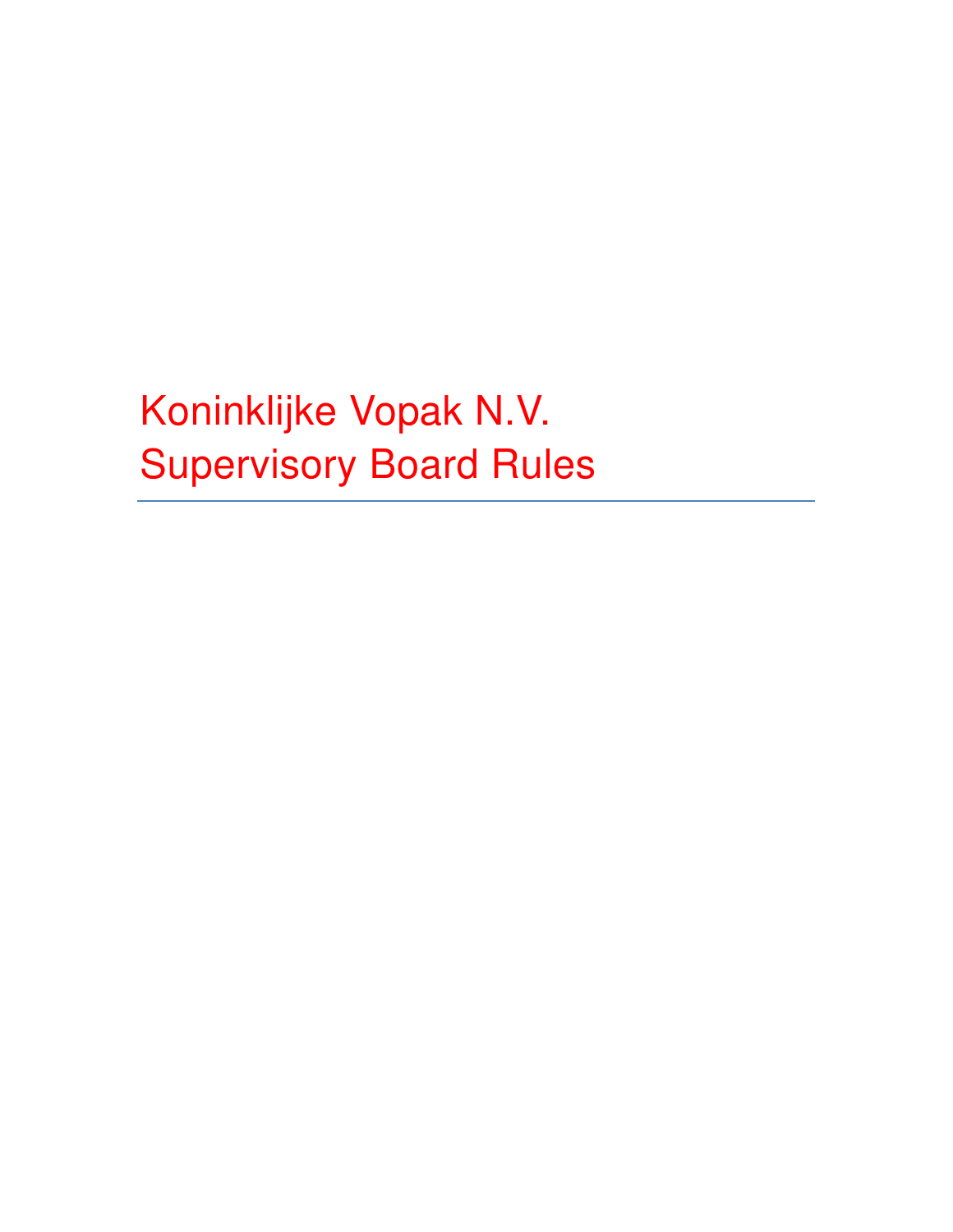# **Contents Page**

| 1            |                                                                         |  |
|--------------|-------------------------------------------------------------------------|--|
| $\mathbf{2}$ |                                                                         |  |
| 3            |                                                                         |  |
| 4            | COMPOSITION, EXPERTISE AND INDEPENDENCE OF THE SUPERVISORY BOARD7       |  |
| 5            |                                                                         |  |
| 6            |                                                                         |  |
| 7            |                                                                         |  |
| 8            |                                                                         |  |
| 9            |                                                                         |  |
| 10           |                                                                         |  |
| 11           | SUPERVISORY BOARD MEETINGS (AGENDA, TELECONFERENCING, ATTENDANCE,       |  |
|              |                                                                         |  |
| 12           | SUPERVISORY BOARD RESOLUTIONS (QUORUM, VOTES, ITEMS TO BE CONSIDERED)16 |  |
| 13           |                                                                         |  |
| 14           |                                                                         |  |
| 15           |                                                                         |  |
| 16           |                                                                         |  |
| 17           |                                                                         |  |
| 18           |                                                                         |  |
| 19           |                                                                         |  |
| 20           |                                                                         |  |
|              |                                                                         |  |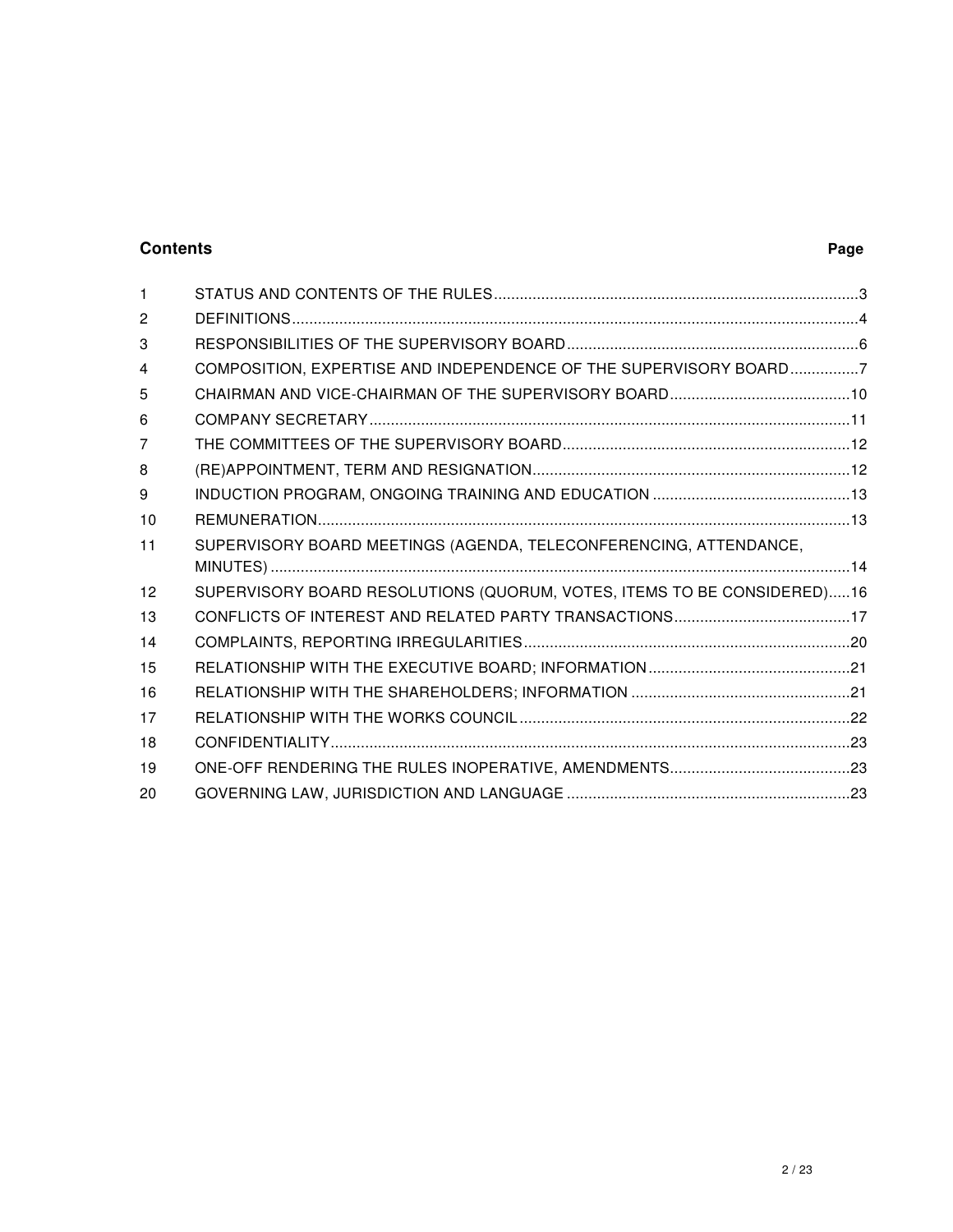# **RULES GOVERNING THE PRINCIPLES AND BEST PRACTICES OF THE SUPERVISORY BOARD OF KONINKLIJKE VOPAK N.V.**

These Rules were adopted by the Supervisory Board and are effective as of 17 August 2017.

# **1 STATUS AND CONTENTS OF THE RULES**

- **1.1** These Rules are issued pursuant to article 16.11 of Articles of Association and are complementary to the rules and regulations (from time to time) applicable to the Supervisory Board under Dutch law or the Articles of Association.
- **1.2** Where these Rules are inconsistent with Dutch law or the Articles of Association, the latter shall prevail. Where these Rules conform to the Articles of Association but are inconsistent with Dutch law, the latter shall prevail. If one or more provisions of these Rules are or become invalid, this shall not affect the validity of the remaining provisions. The Supervisory Board shall replace the invalid provisions by those which are valid and the effect of which, given the contents and purpose of these Rules is, to the greatest extent possible, similar to that of the invalid provisions.
- **1.3** These following annexes are attached to, and form an integral part of, these Rules:
	- **Annex A:** the profile of the Supervisory Board's scope and composition.
	- **Annex B:** the resignation rota for members of the Supervisory Board.
	- **Annex C:** the Audit Committee Rules.
	- **Annex D:** the Remuneration Committee Rules.
	- Annex E: the Selection and Appointment Committee Rules.
- **1.4** These Rules have been drawn up in accordance with the Code, subject to any deviations provided for in the comply-or-explain statement of the Company as included in the Management Report. Amongst other things, the Code formulates a number of best practices for the Supervisory Board and its committees.
- **1.5** In its resolution adopted on 17 August 2017, the Supervisory Board unanimously declared that:
	- (a) it will comply with, and consider itself to be bound by the obligations arising from, these Rules to the extent that they apply to it and its members;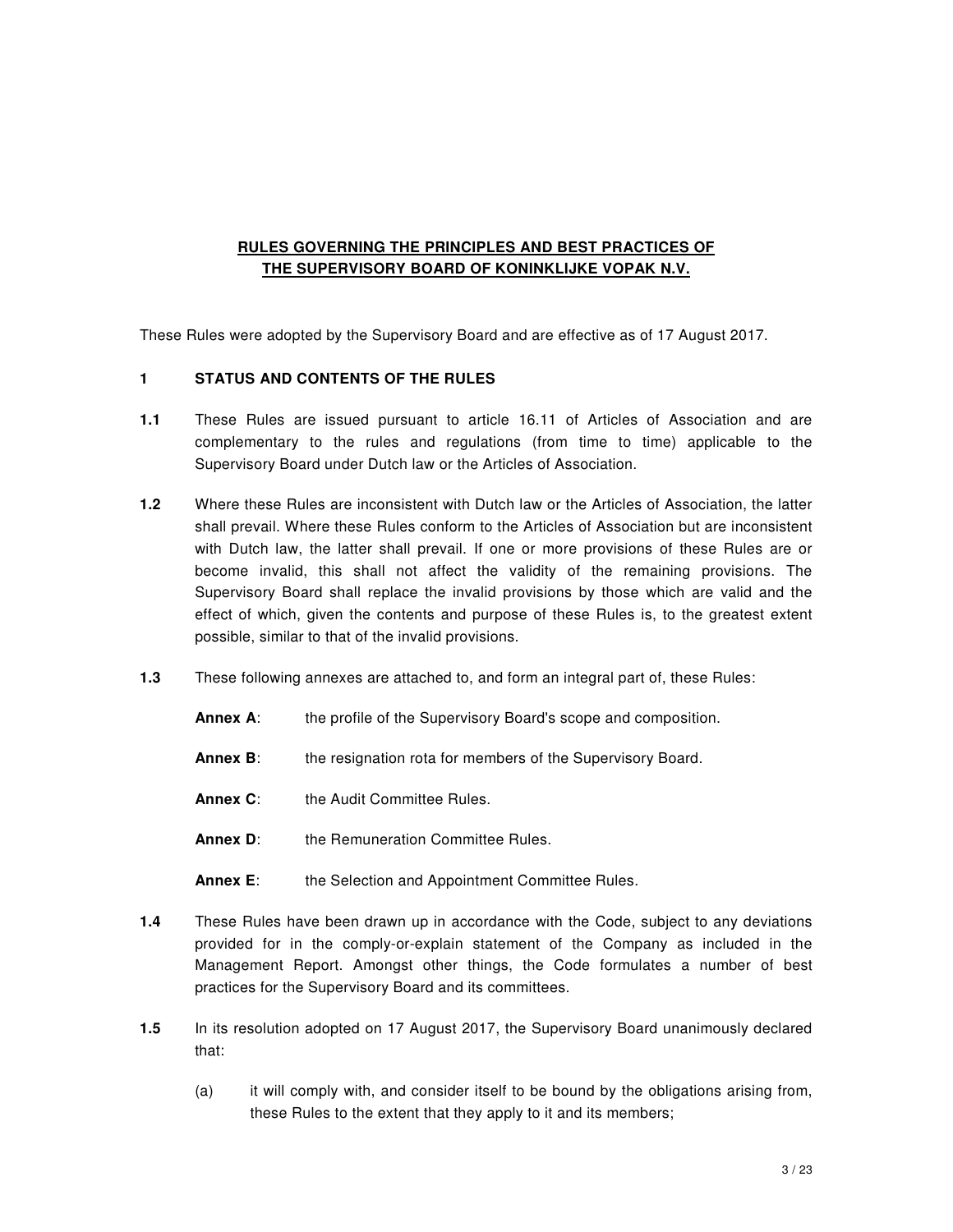- (b) on appointment of new members it will cause such members to issue a declaration as referred to in (a) above.
- **1.6** These Rules are published on the Company's website **www.vopak.com** and can be downloaded by selecting "Corporate Governance".

# **2 DEFINITIONS**

In these Rules, the following terms have the meaning as defined below:

| "Annual Accounts"            | means the annual accounts of the Company as referred to<br>in article 2:361 BW;                                               |
|------------------------------|-------------------------------------------------------------------------------------------------------------------------------|
| "Annual Budget"              | means the consolidated operational and capital budget of<br>the Company and its Group Companies for the following<br>year;    |
| "Articles of<br>Association" | means the articles of association of the Company;                                                                             |
| "Audit Committee"            | means the audit committee o f the Supervisory Board;                                                                          |
| "Audit Committee<br>Rules"   | means the rules governing the Audit Committee;                                                                                |
| "Auditor"                    | means the<br>registered<br>external<br>accountant<br>the<br>οf<br>Company;                                                    |
| "BW"                         | means the Dutch Civil Code;                                                                                                   |
| "Chairman"                   | means the chairman of the Supervisory Board;                                                                                  |
| "Code"                       | means the Dutch Corporate Governance Code as adopted<br>by the<br>Corporate<br>Governance<br>Monitoring<br>Code<br>Committee; |
| "Company"                    | means the limited liability company Koninklijke Vopak<br>N.V.;                                                                |
| "Company Secretary"          | means a person acting as secretary of the Company<br>pursuant to article 6 of these Rules;                                    |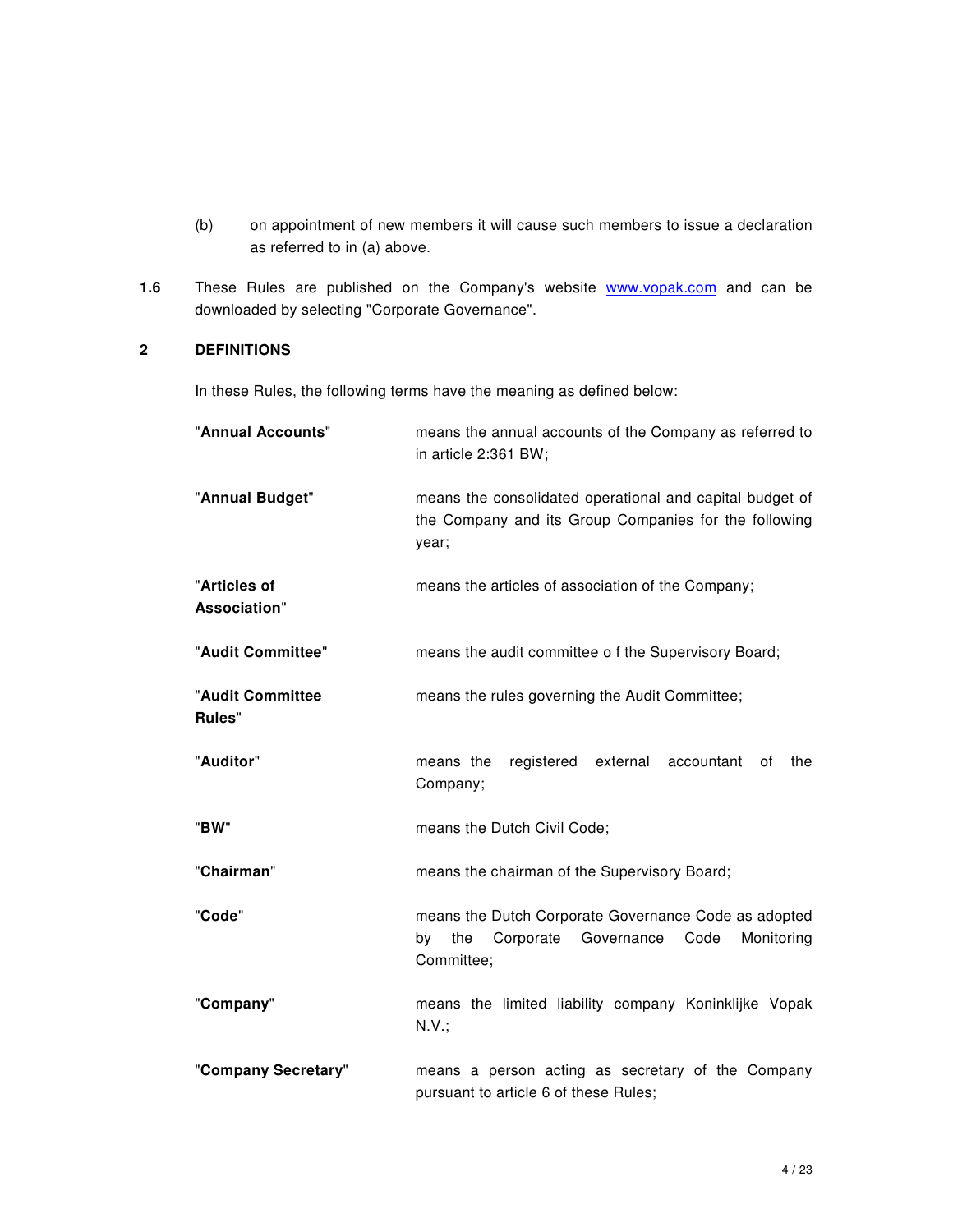| "Executive Board"                                     | means the executive board of the Company;                                                                                                                                                                            |
|-------------------------------------------------------|----------------------------------------------------------------------------------------------------------------------------------------------------------------------------------------------------------------------|
| "Financial Statements"                                | means the Annual Accounts and other periodical financial<br>statements of the Company;                                                                                                                               |
| "General Meeting"                                     | means the general meeting of the Company;                                                                                                                                                                            |
| "Group"                                               | means the group as referred to in article 2:24b BW, of<br>which the Company is the parent company, therefore<br>excluding companies which hold an interest in the<br>Company and group companies of those companies; |
| "Group Company"                                       | means a company that belongs to the Group, other than<br>the Company itself;                                                                                                                                         |
| "Insider Rules"                                       | means the rules related to investments and inside<br>knowledge as adopted by the Executive Board;                                                                                                                    |
| "Management Report"                                   | means the report of the Company drawn up by the<br>Executive Board as referred to in article 2:391 BW;                                                                                                               |
| "Remuneration<br><b>Committee"</b>                    | means the remuneration committee of the Supervisory<br>Board;                                                                                                                                                        |
| "Remuneration<br><b>Committee Rules"</b>              | means the rules governing the Remuneration Committee;                                                                                                                                                                |
| "Selection and Appointment<br><b>Committee"</b>       | means the selection and appointment committee of the<br>Supervisory Board;                                                                                                                                           |
| "Selection and Appointment<br><b>Committee Rules"</b> | Selection<br>Appointment<br>rules<br>governing<br>the<br>and<br>Committee;                                                                                                                                           |
| "Supervisory Board"                                   | means the supervisory board of the Company; and                                                                                                                                                                      |
| "Vice-Chairman"                                       | means the vice-chairman of the Supervisory Board.                                                                                                                                                                    |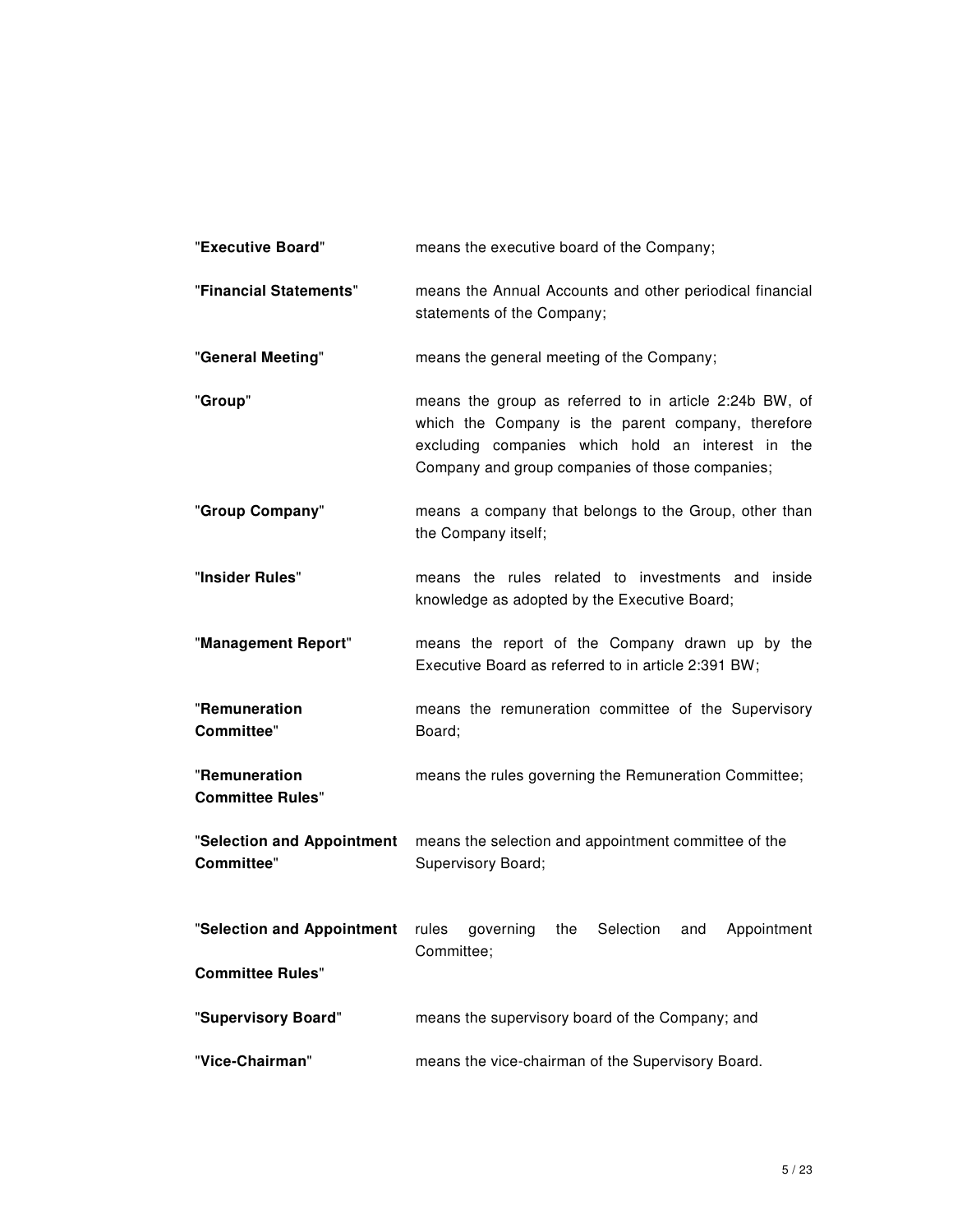#### **3 RESPONSIBILITIES OF THE SUPERVISORY BOARD**

- **3.1** The Supervisory Board shall be responsible for supervising the Company's management and the Company's general affairs and the enterprise connected with it, and for advising the Executive Board. In discharging its duties, the Supervisory Board shall be guided by the interests of the Company and its Group Companies. The Supervisory Board shall take into account the relevant interests of all those involved in the Company (including its shareholders) and its Group Companies. In doing so, the Supervisory Board strives for the long-term value creation for the Company and its affiliated enterprise, taking into account the interests of its stakeholders. The Supervisory Board will also observe those aspects of corporate social responsibility that are relevant to the enterprise. The Supervisory Board is responsible for the quality of its own performance.
- **3.2** The responsibilities of the Supervisory Board shall include:
	- (a) supervising and monitoring (whether or not beforehand) and advising the Executive Board on (i) the achievement of the Company's objectives, (ii) the Company's strategy and risks inherent to its business activities, (iii) the structure and management of the internal risk management and control systems, including the internal audit function (iv) the financial reporting process, (v) the application of information and communication technology (ICT), (vi) compliance with legislation and regulations, (vii) the relationship with shareholders, (viii) a takeover process if a takeover bid for the shares in the Company is being prepared or has been issued, (ix) the aspects of corporate social responsibility that are relevant to the enterprise and (x) the values that contribute to a culture aimed at long-term value creation for the Company.
	- (b) disclosing, complying with and enforcing the Company's corporate governance structure;
	- (c) approving the Annual Accounts to be adopted by the General Meeting and approving the Annual Budgets and major capital expenditures;
	- (d) selecting, nominating and evaluating the Auditor;
	- (e) selecting and nominating members of the Executive Board, proposing the remuneration policy for members of the Executive Board, such policy to be adopted by the General Meeting, fixing and clawing back the remuneration (in accordance with the said remuneration policy) and setting the contractual terms and conditions of employment of members of the Executive Board;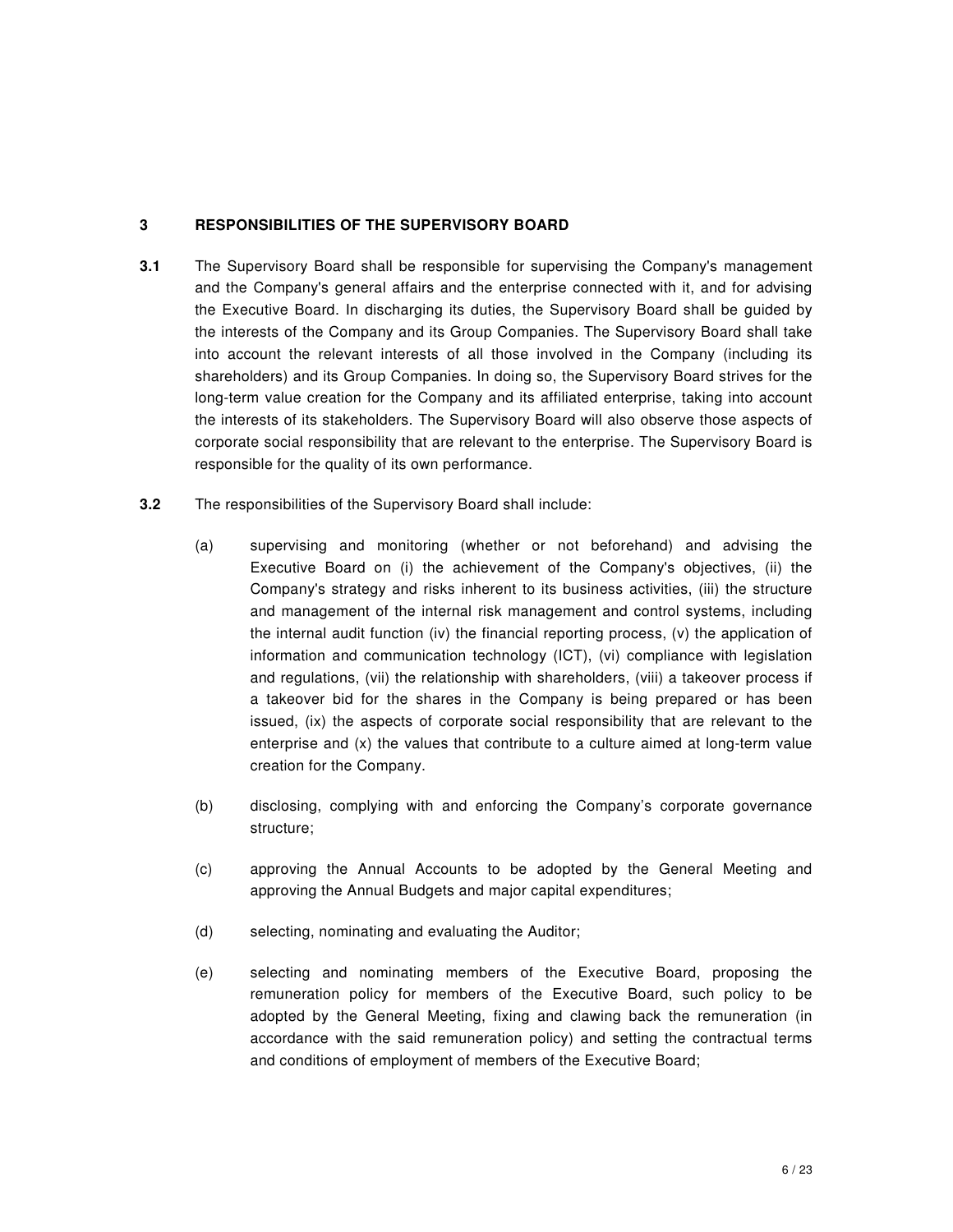- (f) selecting and nominating the members of the Supervisory Board and proposing the remuneration of its members to be adopted by the General Meeting;
- (g) evaluating and assessing the functioning of the Executive Board and the Supervisory Board as well as their individual members, including the evaluation of the Supervisory Board's profile and the induction, education and training program (see articles 4 and 8 of these Rules);
- (h) handling and deciding on reported (potential) conflicts of interests within the meaning of article 13 of these Rules between the Company on the one side and members of the Executive Board, the Auditor and the major shareholder(s) on the other side;
- (i) handling of and deciding on reported alleged irregularities that relate to the functioning of the Executive Board within the meaning of article 14 of these Rules.
- **3.3** The Supervisory Board shall prepare and publish a report on the functioning and activities of the Supervisory Board and its core committees during the preceding financial year. The report shall at least include the information referred to in articles 4.4, 4.6, 7.3, 11.2, 12.5, 19.1 and 19.2 of these Rules.

#### **4 COMPOSITION, EXPERTISE AND INDEPENDENCE OF THE SUPERVISORY BOARD**

- **4.1** The Supervisory Board consists of such number of members as the Supervisory Board may decide in accordance with the Articles of Association. The Supervisory Board shall prepare a profile of its scope and composition, taking into account the nature of the Company's business, its activities, and the desired expertise, experience and independence of its members. The profile shall furthermore address the aspects of diversity in the composition of the Supervisory Board that are relevant for the Company, such as gender and age, and shall specify the objectives pursued by the Supervisory Board in relation to diversity. The Supervisory Board shall evaluate the profile annually. The profile must be made generally available and be published on the Company's website referred to in article 1.6 of these Rules. The present profile of the Supervisory Board is attached as Annex A.
- **4.2** The composition of the Supervisory Board shall be such that the combined experience, expertise and independence of its members meet the profile attached as Annex A and enables the Supervisory Board in the best way to carry out the variety of its responsibilities and duties to the Company and all others involved in the Company (including its shareholders), in accordance with applicable law and regulations (including the rules of any exchange on which the Company's shares may be listed).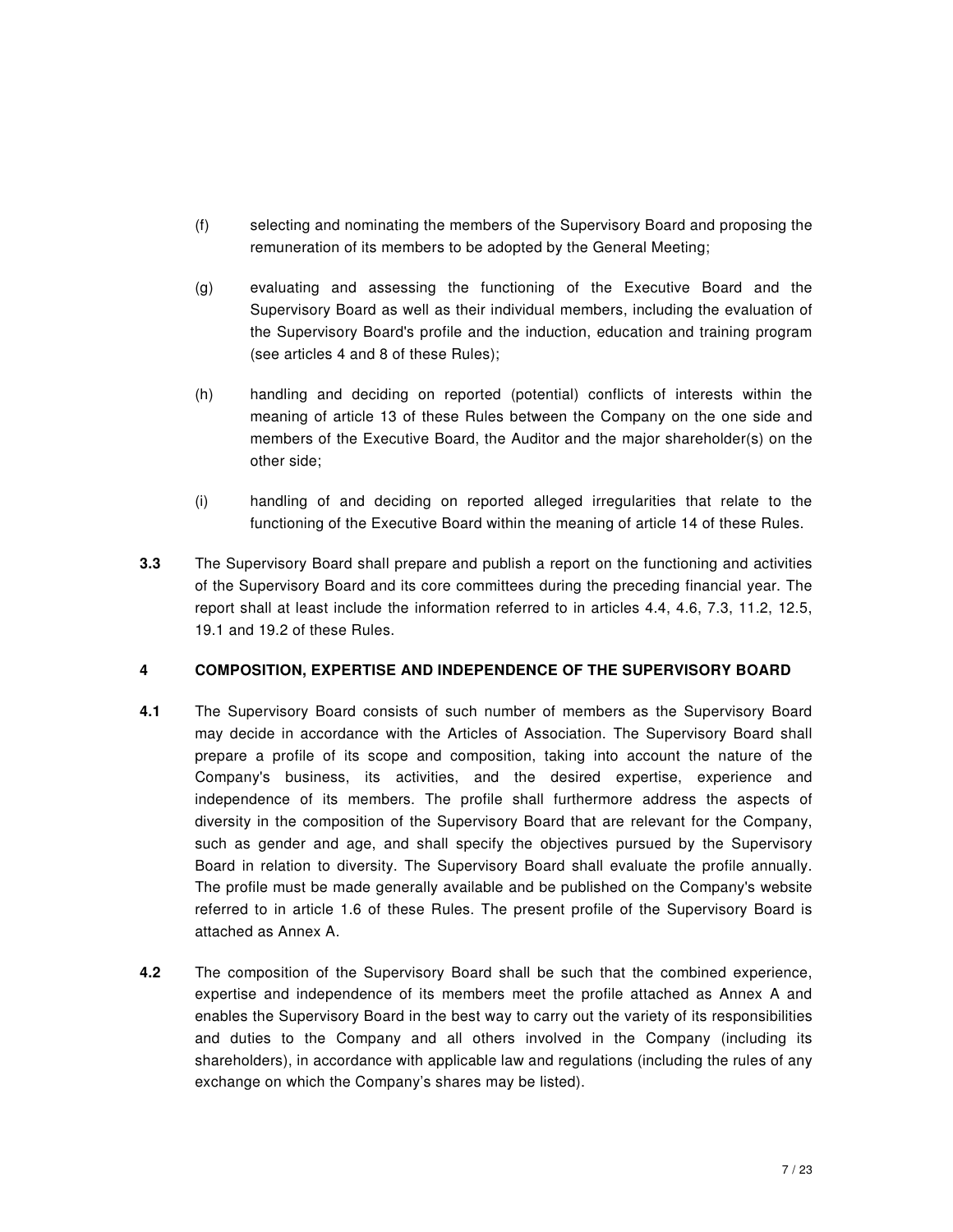- **4.3** In composing the Supervisory Board, the following requirements must be observed:
	- (a) each of its members must be capable of assessing the broad outlines of the overall policy of the Company;
	- (b) each of its members must fit in the profile attached as Annex A and by way of all memberships to the Supervisory Board (upon (re-)appointment and thereafter), the Supervisory Board as a whole must be composed in accordance with article 4.2 of these Rules;
	- (c) at least one of the members of the Supervisory Board must have relevant expertise and experience in financial administration and accounting for listed companies or other large legal entities;
	- (d) each of its members, with the exception of no more than one person, must be independent within the meaning of article 4.4 of these Rules, unless the Supervisory Board decides otherwise;
	- (e) none of its members may be appointed after the twelfth year in function unless the General Meeting in accordance with article 8.1 of these Rules decides otherwise;
	- (f) the Chairman may not be a former member of the Executive Board.
- **4.4** A member of the Supervisory Board will not be considered independent (and will accordingly be considered independent if none of the criteria below apply to him/her) if he/she or his/her spouse, registered partner or other life companion, foster child or relative by blood or marriage up to the second degree:
	- (a) has been an employee of the Company or member of the Executive Board (including associated companies as referred to in article 5:48 of the Financial Supervision Act (Wet op het financieel toezicht; Wft) in the five years prior to his appointment;
	- (b) receives personal financial compensation from the Company or a company affiliated with the Company - other than the compensation received for the work performed as a member of the Supervisory Board – which is not in keeping with the normal course of business;
	- (c) has had an important business relationship with the Company or a company affiliated with it in the year prior to his/her appointment. This will in any event include the situation where a member of the Supervisory Board, or the firm of which he is a shareholder, partner, associate or advisor, has acted as advisor to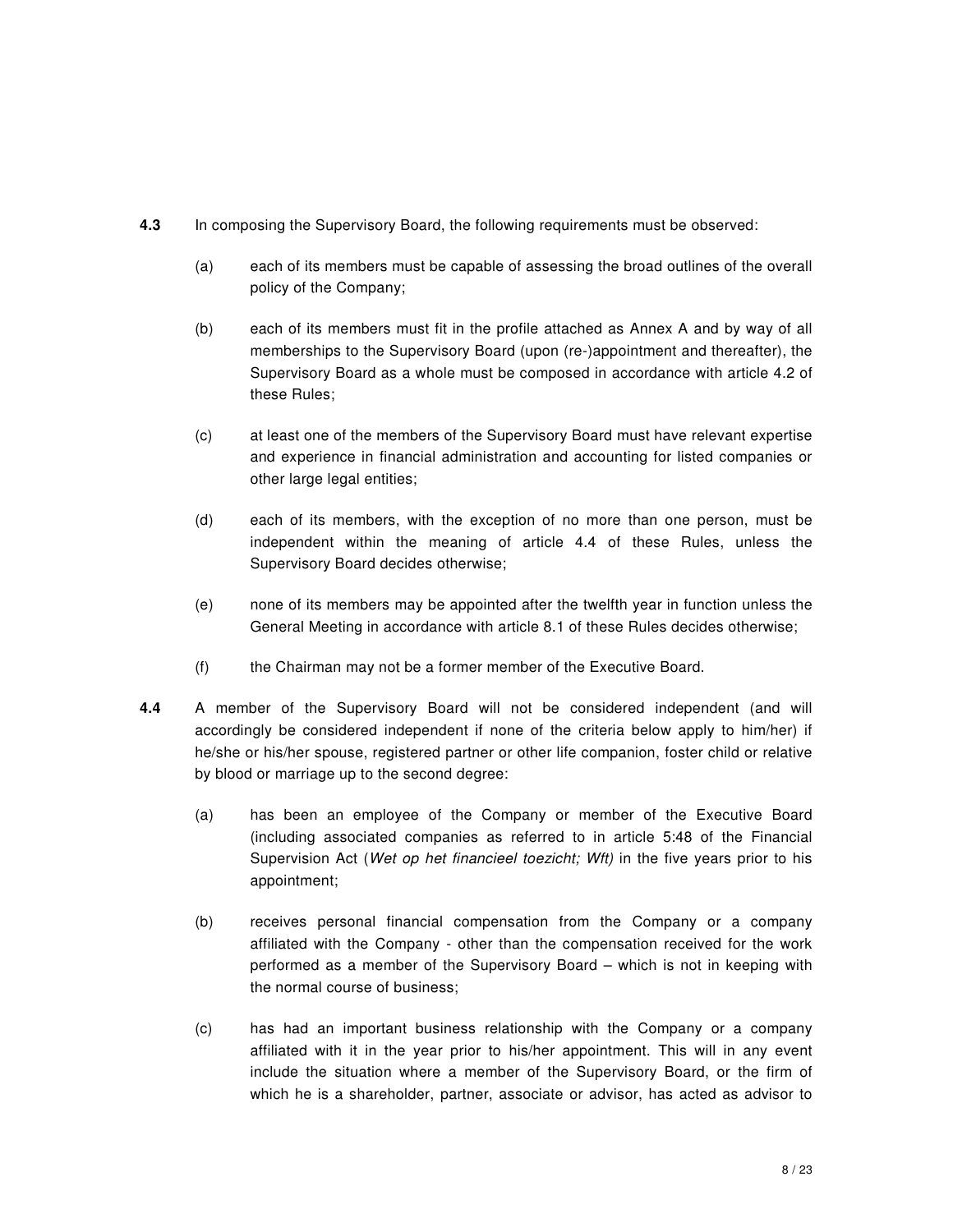the Company (consultant, Auditor, civil notary and lawyer) and the situation where a member of the Supervisory Board is a member of the executive board or an employee of any bank with which the Company has a lasting and significant relationship;

- (d) is a member of the executive board of a company, of which a member of the Executive Board (that he supervises) is a member of the supervisory board (crossties);
- (e) holds at least ten percent of the shares in the Company (including the shares held by natural persons or legal entities that cooperate with him under a legal, tacit, oral or written agreement);
- (f) is a member of the executive board or supervisory board or is a representative in some other way - of a legal entity that holds at least ten percent of the shares in the Company, unless such entity is a member of the Group;
- (g) has temporarily managed the Company during the preceding twelve months as a result of members of the Executive Board being absent or unable to discharge their duties. The member of the Supervisory Board who temporarily takes up management responsibilities in the event of members of the Executive Board being absent or unable to discharge their duties steps down from the Supervisory Board in order to take up these management responsibilities.

In the Supervisory Board's report, the Supervisory Board shall include a statement on the compliance with best practice provisions 2.1.7 up to and including 2.1.9 of the Code. It shall also indicate which member(s) of the Supervisory Board it considers to be not independent (if any).

- **4.5** The Supervisory Board may appoint one or more members as "delegated" member of the Supervisory Board. Delegated members of the Supervisory Board are members of the Supervisory Board with a special task. The delegated authority may not exceed the duties of the member of the Supervisory Board himself and does therefore not include managing the Company; it entails more intensive supervision and advice and more frequent consultation with the Executive Board. The delegation shall be of a temporary nature only. The delegation may not detract from the function and power of the Supervisory Board. Delegated members of the Supervisory Board remain members of the Supervisory Board.
- **4.6** Each member of the Supervisory Board shall be required to submit to the Chairman such information as is necessary to record or update, as the case may be, his/her:
	- (a) gender;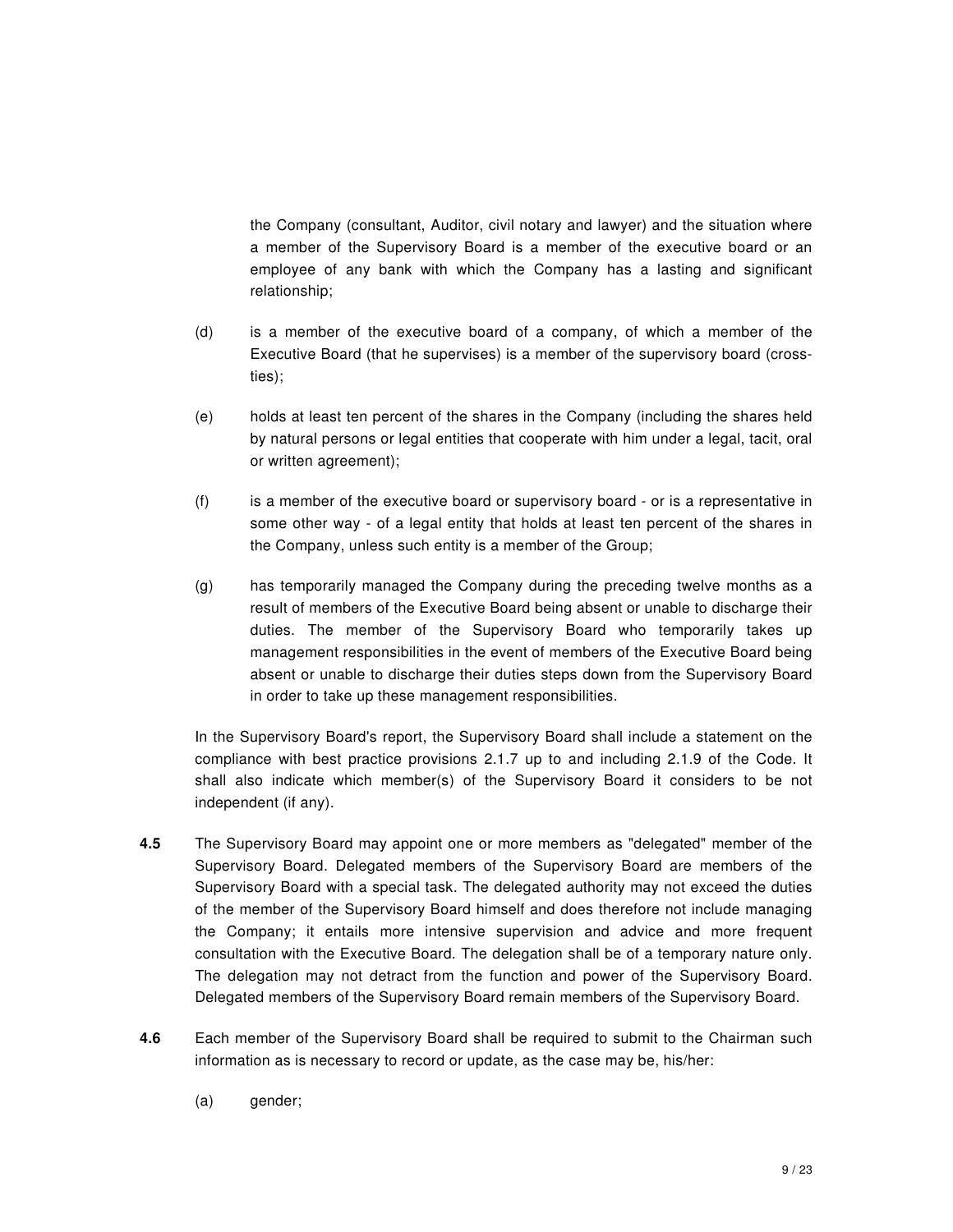- (b) age;
- (c) profession;
- (d) principal position;
- (e) nationality;
- (f) other positions: as far as relevant to the duties as a member of the Supervisory Board;
- (g) date of initial appointment;
- (h) current term in office.

The Chairman shall procure that such information is published in the Supervisory Board's report or otherwise in the Management Report.

# **5 CHAIRMAN AND VICE-CHAIRMAN OF THE SUPERVISORY BOARD**

- **5.1** The Supervisory board shall appoint one of its members as Chairman, taking into account the provision of article 4.3 sub (f) of these Rules as well as a Vice-Chairman. The Chairman determines the agenda, chairs the meetings of the Supervisory Board, monitors the proper functioning of the Supervisory Board and its committees, arranges for the adequate submission of information to the members of the Supervisory Board, ensures that there is sufficient time for decision taking, arranges for the induction, education and training program for members of the Supervisory Board, acts on behalf of the Supervisory Board as main contact for the Executive Board, initiates the evaluation of the functioning of the Supervisory Board and that of the Executive Board, and as Chairman ensures the orderly and efficient conduct of the General Meeting.
- **5.2** The Chairman shall ensure that:
	- (a) members of the Supervisory Board follow their induction, education and training program;
	- (b) adequate and timely submission of information to the members of the Supervisory Board is made as necessary for the proper performance of their duties;
	- (c) there is sufficient time for consultation, consideration and decision-making by the Supervisory Board;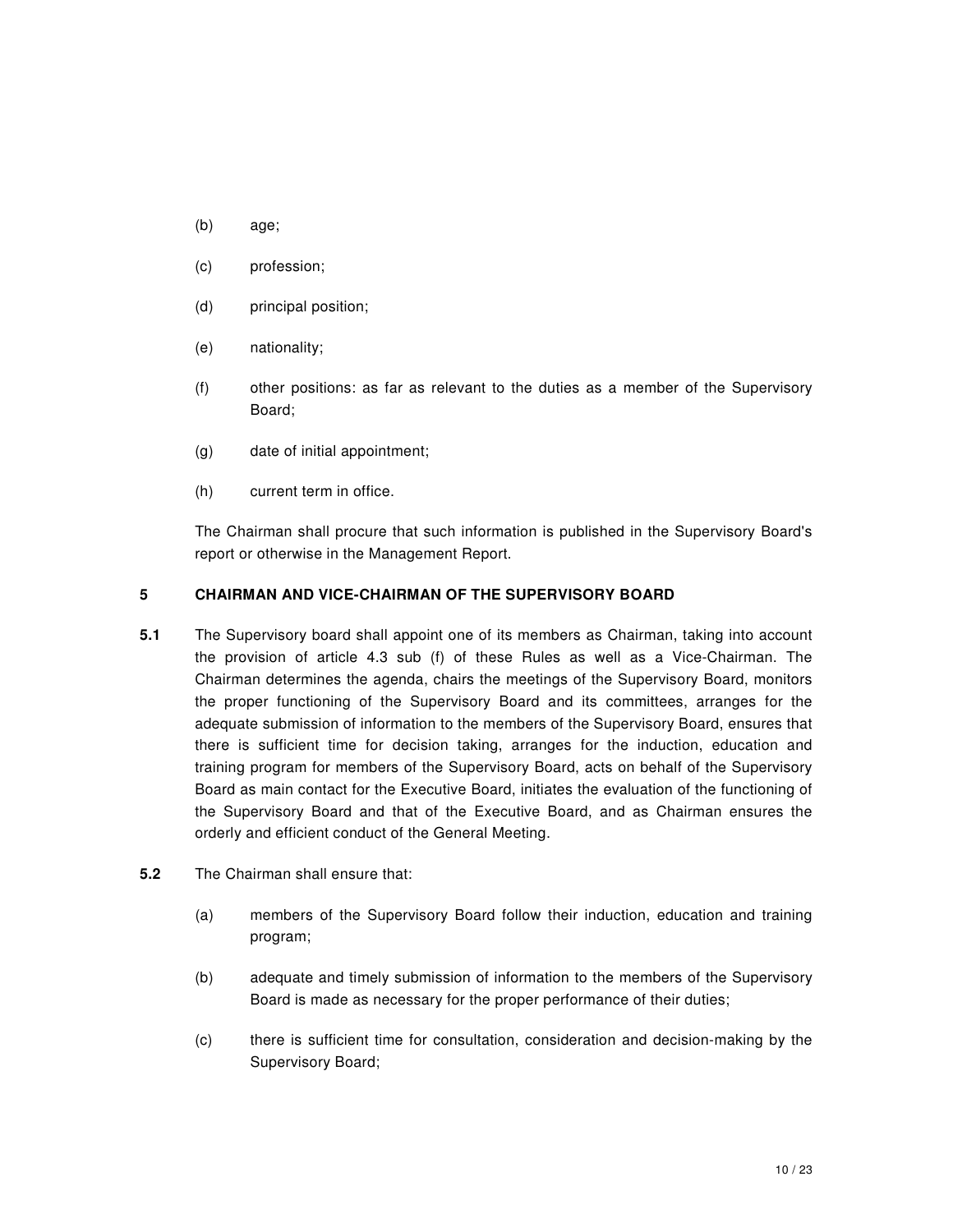- (d) adequate performance of the committees of the Supervisory Board is steered and procured;
- (e) the functioning of the members of the Executive Board and the members of the Supervisory Board is annually evaluated and assessed;
- (f) the contacts with the Executive Board and the central works council of Vopak Nederland B.V. pursuant to the terms of a covenant dated June 10, 2002 are productive and the outcome thereof is timely and prudently communicated to the other members of the Supervisory Board;
- (g) reported (potential) conflicts of interests within the meaning of article 13 of these Rules are received and decided on;
- (h) the Supervisory Board elects a Vice-Chairman;
- (i) reported alleged irregularities relating to the functioning of the members of the Executive Board within the meaning of article 14 of these Rules are received and decided on;
- (j) the chairman of the General Meeting is responsible for maintaining good order during the meeting in order to facilitate a meaningful discussion.
- **5.3** The Vice-Chairman will replace the Chairman when appropriate and shall act as the point of contact for individual members of the Supervisory Board and the Executive Board regarding the performance of the Chairman.

# **6 COMPANY SECRETARY**

The Supervisory Board will be assisted by the Company Secretary. The Company Secretary will be appointed and dismissed – whether or not at the recommendation of the Supervisory Board – by the Executive Board subject to the prior approval of the Supervisory Board. The Company Secretary shall be primarily responsible for:

- (a) compliance of the Supervisory Board's functioning with Dutch law, the Articles of Association and the rules and regulations issued pursuant thereto (including the Code and these Rules);
- (b) assisting the Chairman in effectively organizing the Supervisory Board and its meetings (information, agenda, evaluation, training programs, etc.).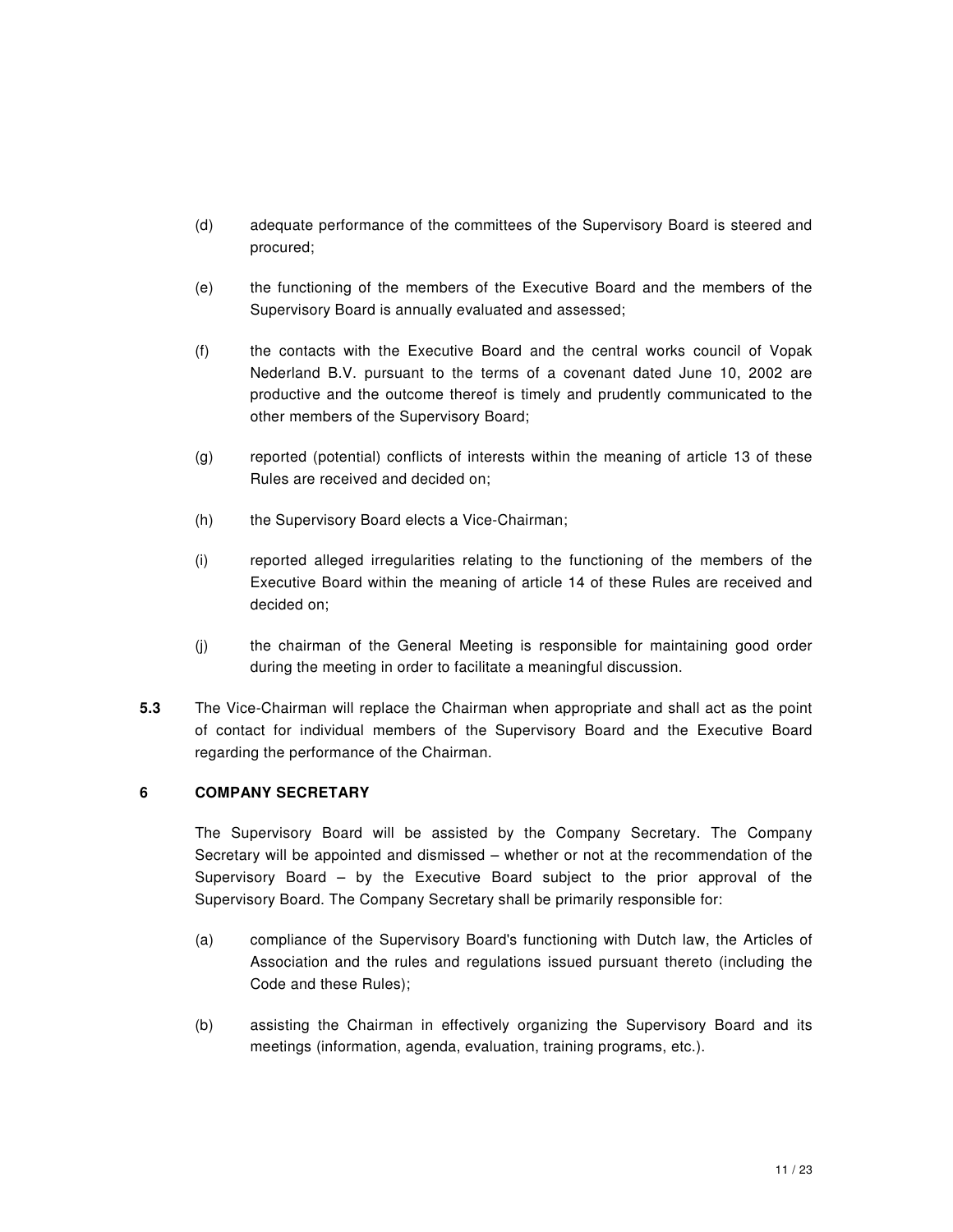# **7 THE COMMITTEES OF THE SUPERVISORY BOARD**

- **7.1** The Supervisory Board shall have at least three core committees, i.e., the Audit Committee, the Remuneration Committee and the Selection and Appointment Committee, to be appointed by the Supervisory Board from its own members. The (entire) Supervisory Board continues to be responsible for its decisions also if these are prepared by one of the Supervisory Board's committees. Unless the Supervisory Board decides otherwise, each committee may only have one member who is not independent as referred to in article 4 of these Rules.
- **7.2** The Supervisory Board shall prepare rules governing each of the respective committee's best practices and principles (responsibilities, composition, meetings, etc.). The present rules of the respective committees are attached as **Annexes C, D and E.**
- **7.3** The composition of the committees, the number of committee meetings and the main items to be discussed therein shall be recorded in the Supervisory Board's report.
- **7.4** The rules governing the respective committee's practices and principles and the composition of its respective members shall be placed on the Company's website as referred to in article 1.6 of these Rules.
- **7.5** Should one or more committees as referred to in article 7.1 of these Rules not be instituted or cease to exist, its respective practices and principles as set forth in the relevant Annex shall apply *mutatis mutandis* to the Supervisory Board.
- **7.6** The Supervisory Board shall receive from each of the committees on an annual basis a report of its deliberations and findings.

# **8 (RE)APPOINTMENT, TERM AND RESIGNATION**

**8.1** The members of the Supervisory Board shall be appointed by the General Meeting with or without a non-binding nomination of the Supervisory Board. The non-binding nomination for appointment shall state the reason for it. On reappointment, the manner in which the candidate fulfilled his duties as member of the Supervisory Board shall be taken into account. Members of the Supervisory Board shall be appointed for a maximum term of four years, unless the General Meeting, at the proposal of the Supervisory Board, decides that the appointment will be for a longer term than four years. Unless a member of the Supervisory Board resigns early, the term of appointment shall run out at the end of the annual General Meeting held in the fourth year after the year of the appointment. Members of the Supervisory Board may be reappointed, subject to the previous sentence. The maximum term of office for members of the Supervisory Board is twelve years, unless the General Meeting decides otherwise.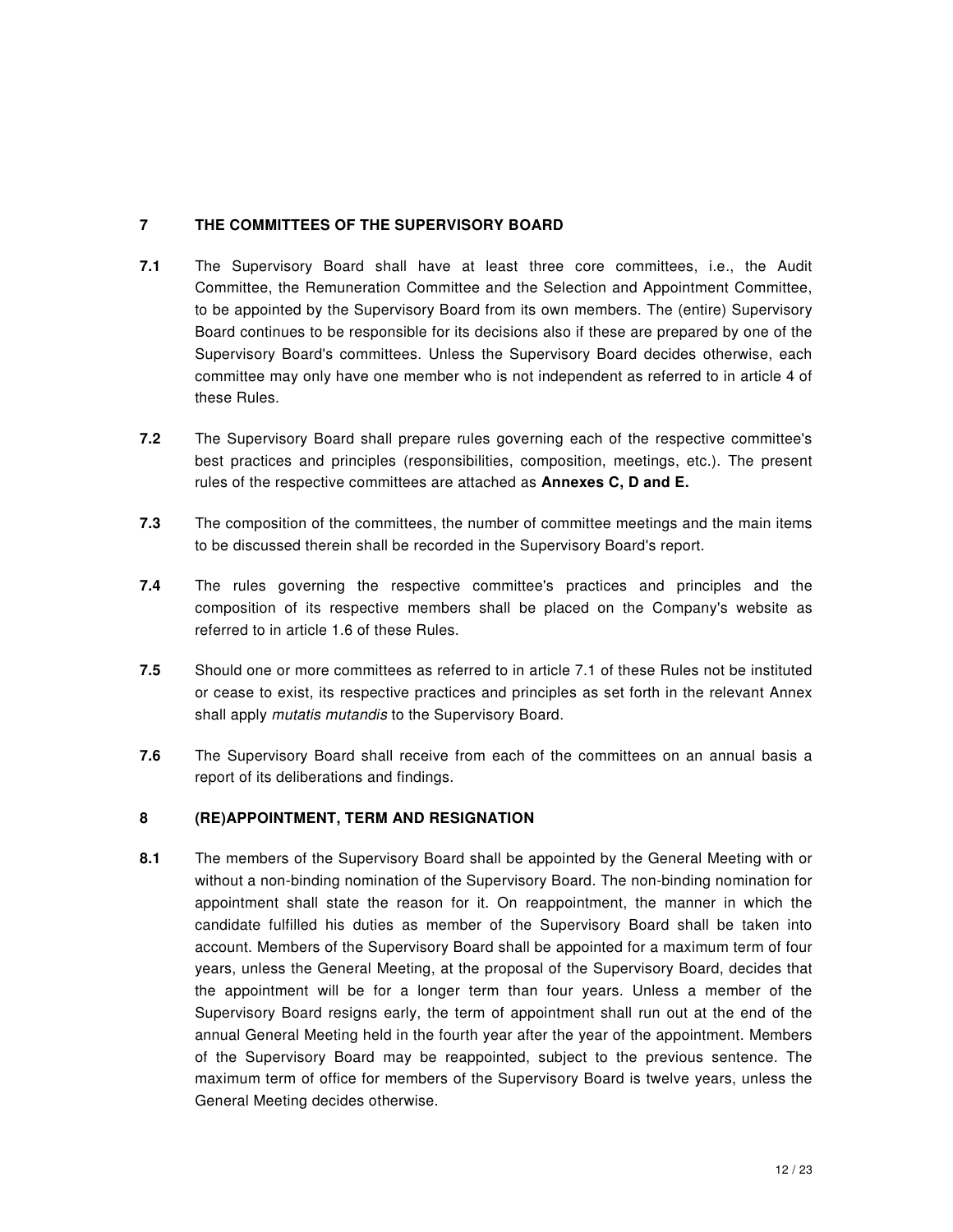- **8.2** The Supervisory Board shall prepare a resignation rota to prevent, to the largest extent possible, reappointments occurring simultaneously. The current resignation rota of the Supervisory Board is attached as Annex B. Without prejudice to article 8.3 of these Rules, members of the Supervisory Board shall resign in accordance with the resignation rota.
- **8.3** Members of the Supervisory Board shall resign early in the event of inadequate performance, structural incompatibility of interests, and other instances where resignation is deemed necessary at the discretion of the Supervisory Board.
- **8.4** Members of the Supervisory Board who temporarily take on the management of the Company if and when the members of the Executive Board are absent or unable to discharge their duties, shall for that purpose (temporarily) resign from the Supervisory Board.
- **8.5** Members of the Supervisory Board shall report any other positions they may have to the Supervisory Board in advance. The Supervisory Board shall, if so required, discuss the other positions of the members of the Executive Board and Supervisory Board at its meeting.

#### **9 INDUCTION PROGRAM, ONGOING TRAINING AND EDUCATION**

- **9.1** Once appointed, each member of the Supervisory Board shall follow an induction, education and training program addressing;
	- (a) general financial and legal affairs;
	- (b) financial reporting by the Company;
	- (c) specific aspects unique to the Company and its business activities;
	- (d) the Company culture and the relationship with the Central Works Council;
	- (e) responsibilities of members of the Supervisory Board.
- **9.2** The Supervisory Board shall periodically evaluate the induction, education and training program to identify any other specific aspects in respect of which further training and education is required.

#### **10 REMUNERATION**

**10.1** The Supervisory Board shall from time to time submit proposals to the General Meeting in respect of the remuneration to be paid to the Chairman and other members of the Supervisory Board. The remuneration of a member of the Supervisory Board may not be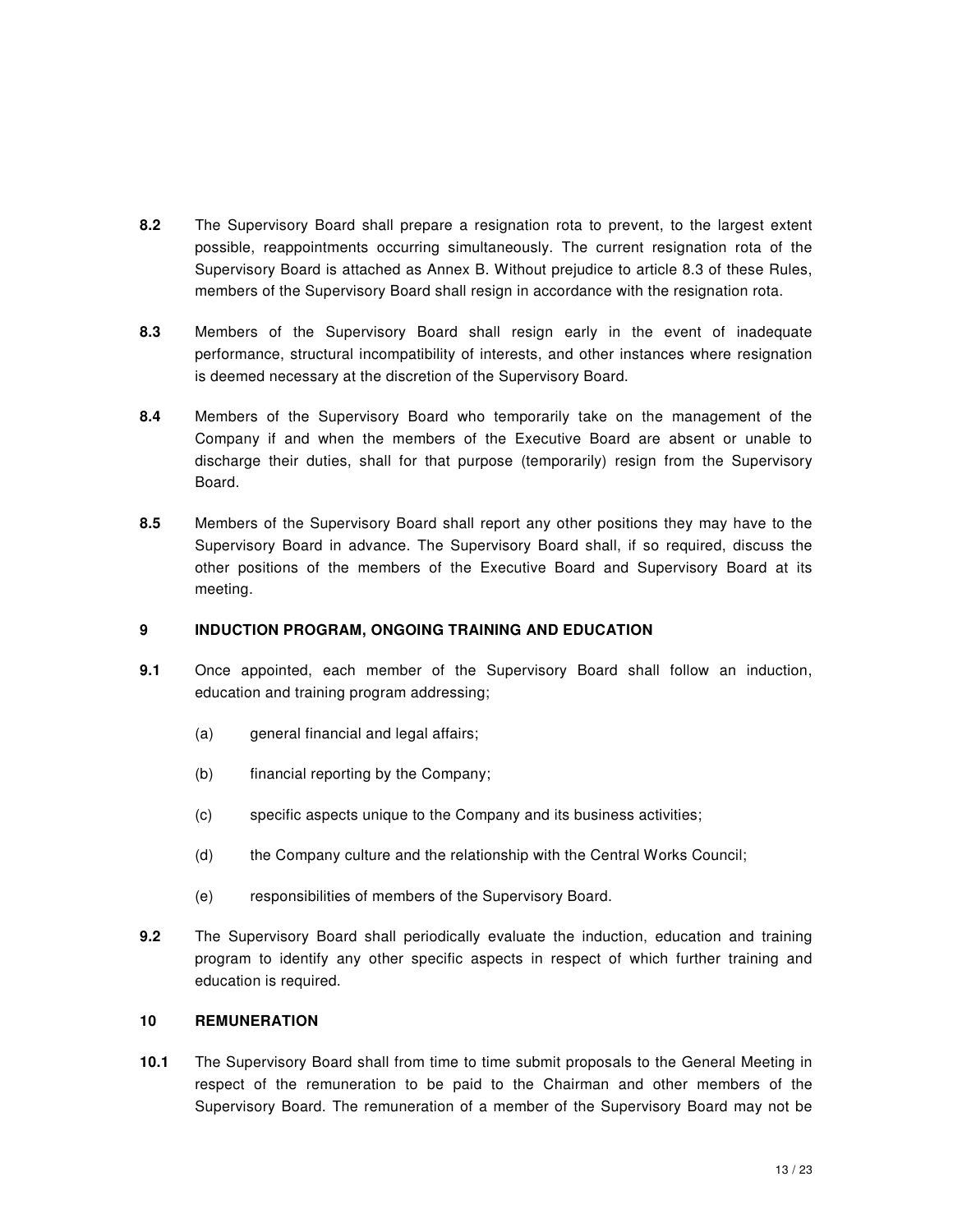made dependent on the Company's results. The remuneration of members of the Supervisory Board includes an expense allowance. However, costs made in connection with attending meetings or visiting activities abroad may be charged to the Company separately. Members of the Supervisory Board living outside Europe receive an additional travel time allowance for each meeting of the Supervisory Board they attend in the Netherlands. The remuneration of members of the Supervisory Board will be paid quarterly in arrears. If the members of the Supervisory Board are required to charge VAT on their fees, the Company shall pay the amount of VAT.

- **10.2** In fixing the remuneration of the members of the Supervisory Board, the following requirements must be observed:
	- (a) none of the members of the Supervisory Board may receive shares and/or options or similar rights to acquire shares in the Company's share capital as part of their remuneration. Any equity holdings in the Company of a member of the Supervisory Board is to be invested long-term and in accordance with the Insider Rules;
	- (b) none of the members of the Supervisory Board shall undertake transactions in respect of securities issued by entities other than the Company other than in accordance with the Insider Rules;
	- (c) none of the members of the Supervisory Board may accept personal loans, guarantees, etc. from the Company. No remission of loans shall be granted.
- **10.3** The remuneration, reimbursement of expenses and other agreed terms and conditions, including the date as of which such payments shall be made, shall be agreed in writing between the Company and each individual member of the Supervisory Board.
- **10.4** The notes to the Annual Accounts shall in any event contain the information prescribed by law as to the size and structure of the remuneration of individual members of the Supervisory Board.
- **10.5** Each year the Company will conclude a D&O liability insurance coverage for the benefit of the members of the Supervisory Board and inform the members of the Supervisory Board on the amounts covered and the main conditions of the insurance policy.

# **11 SUPERVISORY BOARD MEETINGS (AGENDA, TELECONFERENCING, ATTENDANCE, MINUTES)**

**11.1** The Supervisory Board shall hold at least six meetings per year and whenever one or more of its members have requested a meeting. Supervisory Board meetings are generally held at the offices of the Company, but may also take place elsewhere.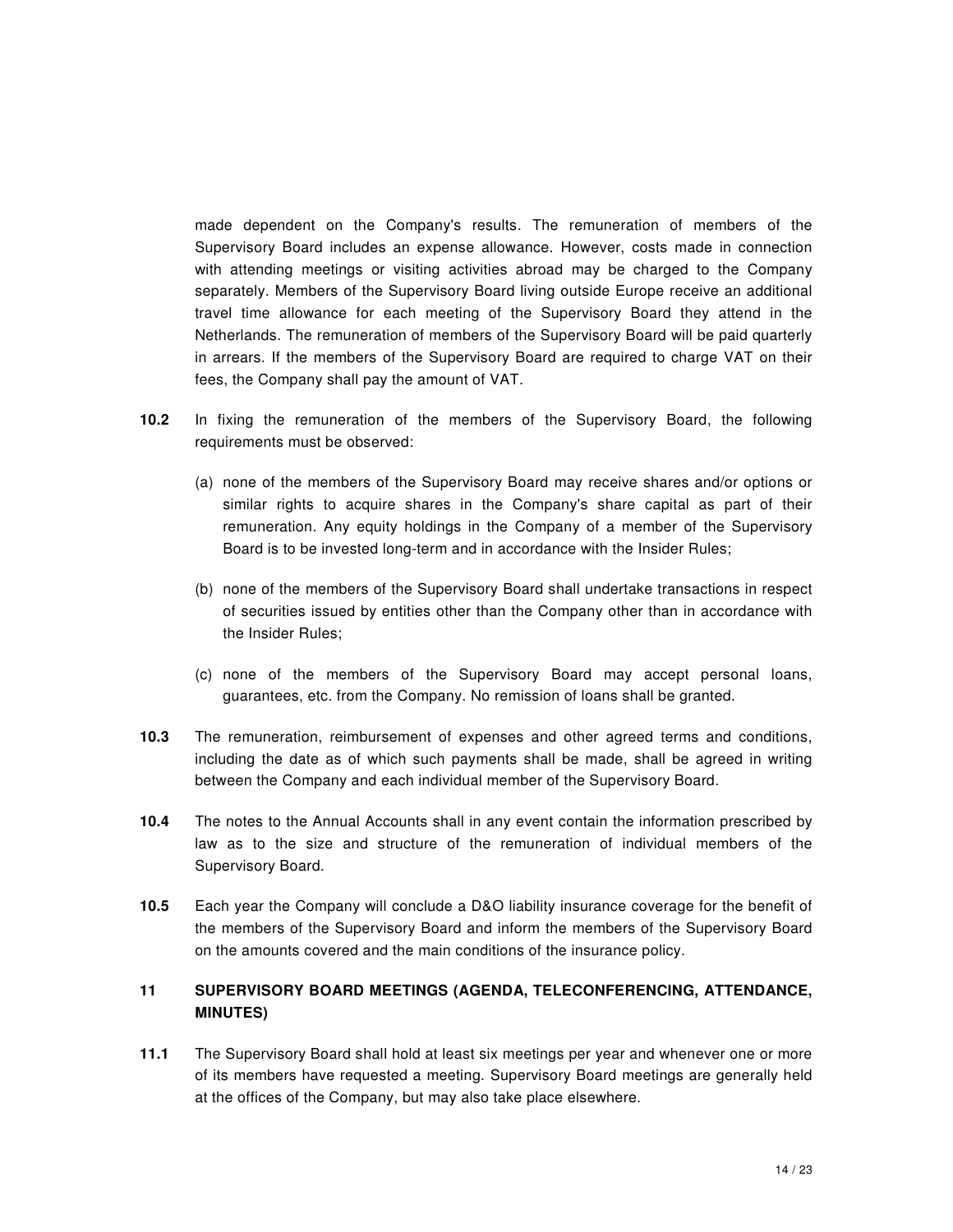In addition, meetings may be held by telephone or videoconference provided that all participants can hear each other simultaneously.

- **11.2** Members of the Supervisory Board who are frequently absent during meetings of the Supervisory Board shall be asked by the Chairman to explain their absence. Frequent absences shall be reported in the Supervisory Board's report.
- **11.3** Unless the Supervisory Board decides otherwise, meetings of the Supervisory Board shall be attended by all members of the Executive Board, save for meetings concerning:
	- (a) the evaluation of the functioning of the Executive Board and its individual members, and the conclusions to be drawn from the evaluation;
	- (b) the evaluation of the functioning of the Supervisory Board and its individual members, and the conclusions to be drawn from the evaluation;
	- (c) the desired profile, composition and competence of the Supervisory Board;
	- (d) the (potential) conflicts of interests of members of the Executive Board within the meaning of article 13 of these Rules.

The Auditor shall attend each Supervisory Board meeting at which the Annual Accounts and/or his report regarding the examination of the Annual Accounts are discussed. The Auditor shall receive the financial information underlying the adoption of the half-yearly figures and other interim Financial Statements and shall be given the opportunity to respond to all information.

- **11.4** Meetings shall be convened by the Company Secretary on behalf of the member(s) of the Supervisory Board requesting the meeting. Where this is practically possible, notices convening a meeting, the agenda and memoranda on items to be considered and discussed therein shall be dispatched on the Wednesday of the week prior to the meeting to each member of the Supervisory Board and each member of the Executive Board.
- **11.5** Minutes of the Supervisory Board meeting shall be prepared by the secretary of the meeting. They shall generally be adopted in the next meeting. If all members of the Supervisory Board entitled to vote agree on the contents of the minutes, they may be adopted earlier. The minutes shall be signed for adoption by the chairman and the secretary of the meeting concerned and shall be dispatched to all members of the Supervisory Board as soon as practically possible. The Company Secretary may issue and sign extracts of the adopted minutes.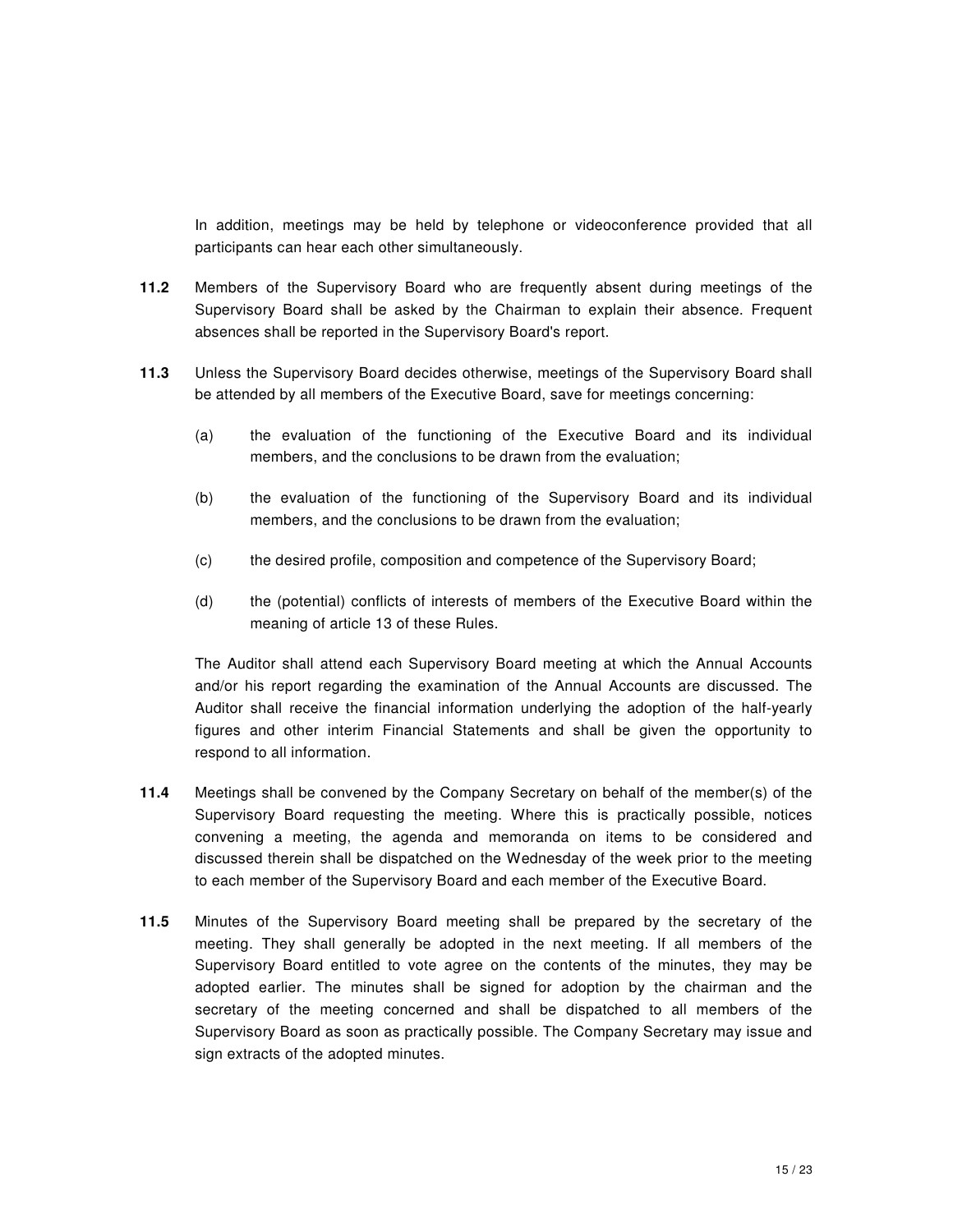# **12 SUPERVISORY BOARD RESOLUTIONS (QUORUM, VOTES, ITEMS TO BE CONSIDERED)**

- **12.1** Unless the law, the Articles of Association or these Rules prescribe a larger quorum, the Supervisory Board can only validly adopt resolutions in a meeting at which at least the majority of its members including the Chairman and the Vice-Chairman is present or represented, provided that members of the Supervisory Board with a conflict of interest as referred to in article 13.1 of these Rules, shall not be taken into account when establishing this quorum.
- **12.2** Unless the Articles of Association stipulate that a resolution is passed unanimously a resolution is deemed to have been passed if and when the absolute majority of the members of the Supervisory Board present or represented at the meeting - including the Chairman and Vice-Chairman - has voted in favor of the resolution. If as result of a conflict of interest as referred to in article 13.1 of these Rules, either or both the Chairman and Vice-Chairman are not entitled to vote, the resolution of the Supervisory Board will nevertheless be adopted by unanimous votes cast by all other members of the Supervisory Board entitled to vote. In a tie vote, the resolution will have been rejected.
- **12.3** The Supervisory Board may also adopt resolutions outside a meeting, provided that the motion in question has been submitted to all of its members entitled to vote, none of them has objected to this form of decision taking, and, unless the Articles of Association or these Rules provide that the resolution concerned shall be adopted by unanimous vote, each of them, with the exception of no more than one member of the Supervisory Board, not being the Chairman or the Vice-Chairman, has voted in favor of the resolution. The secretary of the meeting (generally, the Company Secretary) shall prepare and the Chairman shall sign a report of the resolution adopted in this manner, enclosing any written replies received. The adoption of resolutions outside a meeting must be reported to all members of the Supervisory Board. The Supervisory Board cannot adopt resolutions outside a meeting if either the Chairman or the Vice-Chairman has a conflict of interest as meant in article 13.1 of these Rules.
- **12.4** The ongoing items to be considered and discussed at Supervisory Board meetings include reviewing the Annual Budget and the financial results, approving major decisions requiring Supervisory Board action, approving corporate strategy (and changes thereto) capital expenditures not reflected in the Company's Annual Budget, long-term capital structures, new lines of business, major acquisitions and divestments as well as receiving and commenting on reports from the Supervisory Board's committees.
- **12.5** At least once a year, the Supervisory Board shall discuss: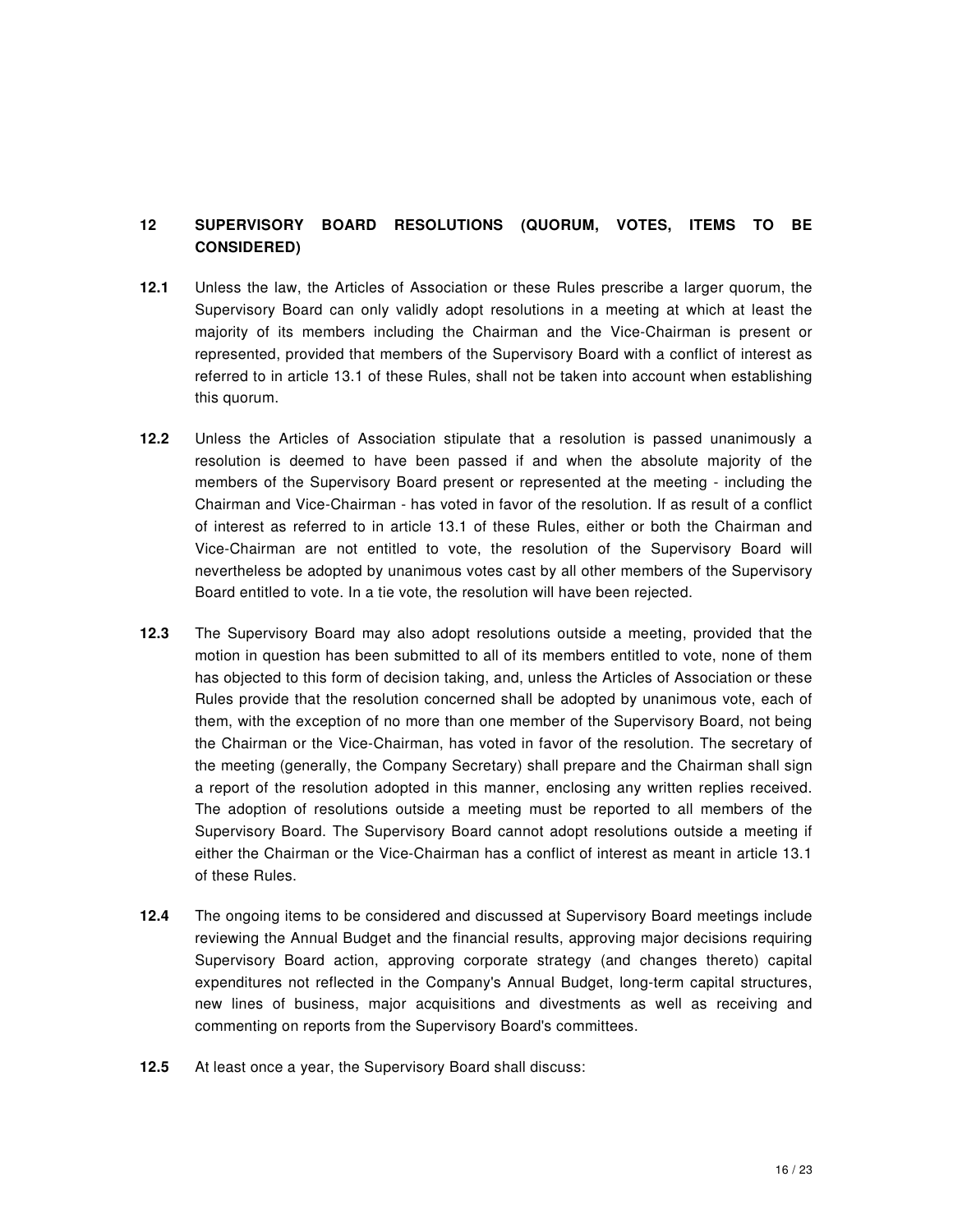- (a) the functioning of the Supervisory Board and its individual members, and the conclusions to be drawn on the basis thereof;
- (b) the desired profile, composition and competence of the Supervisory Board;
- (c) the functioning of the Executive Board and its individual members and the conclusions to be drawn on the basis thereof;
- (d) the evaluation of the induction, education and training program as referred to in article 9 of these Rules;
- (e) the corporate strategy, the risks of the business and the result of the evaluation by the Executive Board of the structure and operation of the internal risk management and control systems, as well as any significant changes to thereto.

The report of the Supervisory Board will refer to the fact that the discussions as meant in this article 12.5 were held.

# **13 CONFLICTS OF INTEREST AND RELATED PARTY TRANSACTIONS**

- **13.1** A member of the Supervisory Board shall not participate in the discussions and/or decision-making on a subject or transaction in relation to which it has been established in accordance with article 13.2 and article 13.3 of these Rules that he/she has a direct or indirect personal conflict of interest with the Company or another conflict of interest with the Company which entails that he/she shall not take part in any discussion or decisionmaking regarding that subject. Such transaction must be concluded on terms at least customary in the sector concerned. Resolutions to enter into such transaction must be approved by the Supervisory Board. The Chairman shall procure that transactions in respect of which members of the Supervisory Board have a conflict of interest will be stated in the Management Report while reference is made to the conflict of interest and a declaration is made that articles 13.1 and 13.2 of these Rules were complied with.
- **13.2** Each member of the Supervisory Board (other than the Chairman) shall immediately report any (potential) conflict of interest concerning a member of the Supervisory Board to the Chairman. The member of the Supervisory Board with such (potential) conflict of interest must provide the Chairman with all information relevant to the conflict of interest. In case the Chairman has a (potential) conflict of interest he shall immediately report such potential conflict to the Vice-Chairman. The Chairman shall provide the Vice-Chairman with all information relevant to the (potential) conflict. If both the Chairman and the Vice-Chairman have a (potential) conflict with respect to the same matter, they will report and provide information to one of the other members of the Supervisory Board.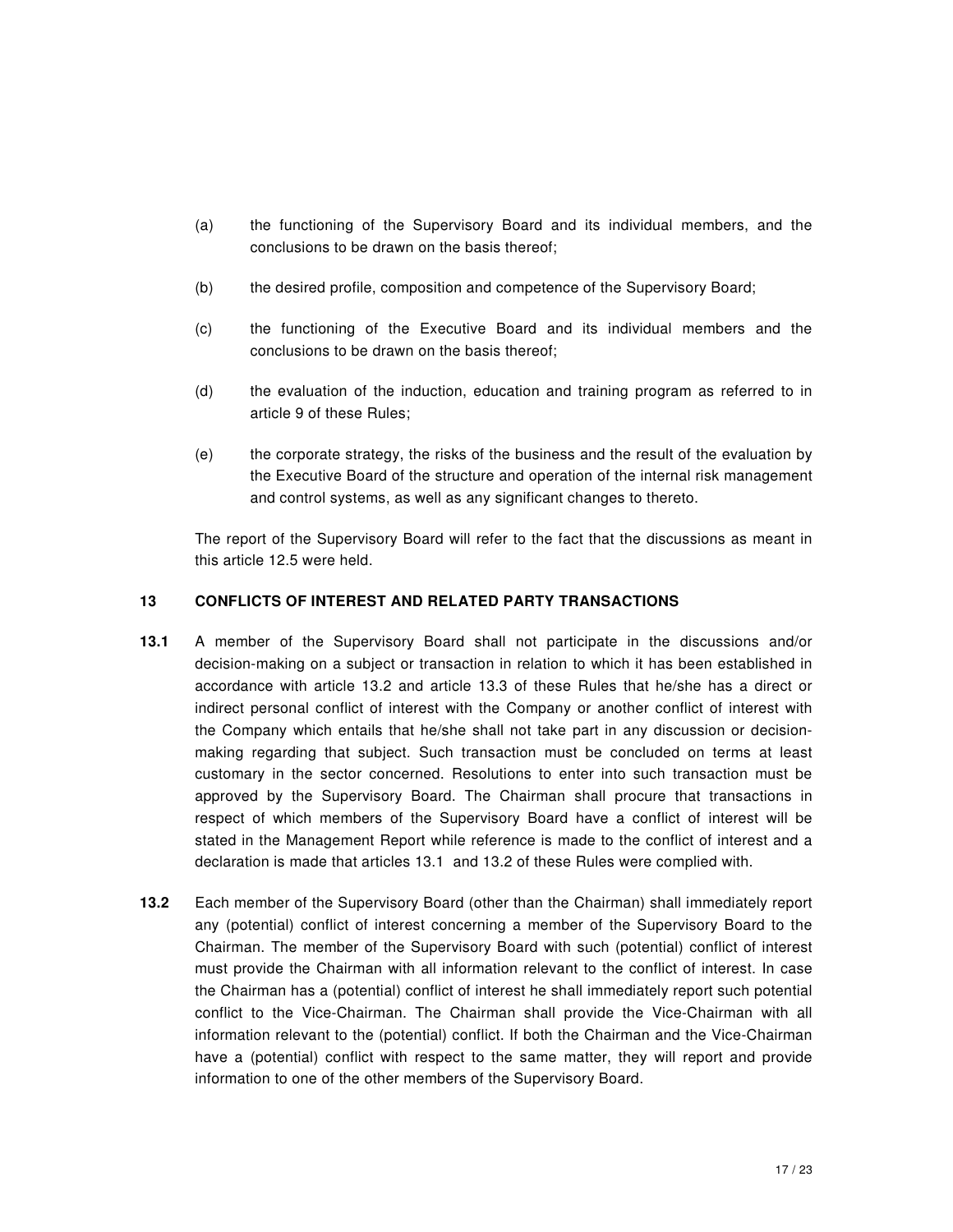The Supervisory Board will, without the presence of the member of the Supervisory Board concerned, determine whether a reported (potential) conflict of interest qualifies as a conflict of interest as meant in article 13.1 of these Rules which ruling will be made in accordance with the provisions of articles 12.1 and 12.2 of these Rules. Before taking such decision, the Supervisory Board will hear the relevant member of the Supervisory Board after having shared all relevant information with the member of the Supervisory Board, to the extent necessary. The mere fact that a member of the Supervisory Board holds shares in the Company or is entitled to obtain shares in the Company, is in itself insufficient to determine that a conflict of interest exists to which article 13.1 of these Rules applies.

- **13.3** A (potential) conflict of interest in respect of a member of the Supervisory Board is deemed to exist if:
	- (a) he/she has a material personal financial interest in an entity that the Company intends to enter into a transaction with, which transaction is of material significance for him/her or the Company;
	- (b) he/she has a family law relationship (familierechtelijke verhouding) with a managing director of an entity that the Company intends to enter into a transaction with, which transaction is of material significance for the member of the Supervisory Board concerned, the Company, that managing director or that entity concerned; and
	- (c) he/she holds a management or supervisory position in an entity that the Company intends to enter into a transaction with, which transaction is of material significance for him/her or the Company.

However, the Supervisory Board may determine that any of the above mentioned situations does not constitute a conflict of interest to which article 13.1 applies if other circumstances in its opinion so entail.

**13.4** Article 13.1 of these Rules applies mutatis mutandis to members of the Executive Board.

Each member of the Executive Board shall immediately report any (potential) conflict of interest to the Chairman and the other members of the Executive Board. The member of the Executive Board with such (potential) conflict of interest must provide the Chairman and the other members of the Executive Board with all information relevant to the conflict of interest. The Supervisory Board will, without the presence of the member of the Executive Board concerned, determine whether a reported (potential) conflict of interest qualifies as a conflict of interest as meant in article 13.4 juncto article 13.1 of these Rules which ruling will be made in accordance with the provisions of articles 12.1 and 12.2 of these Rules. Before taking such decision, the Supervisory Board will hear the relevant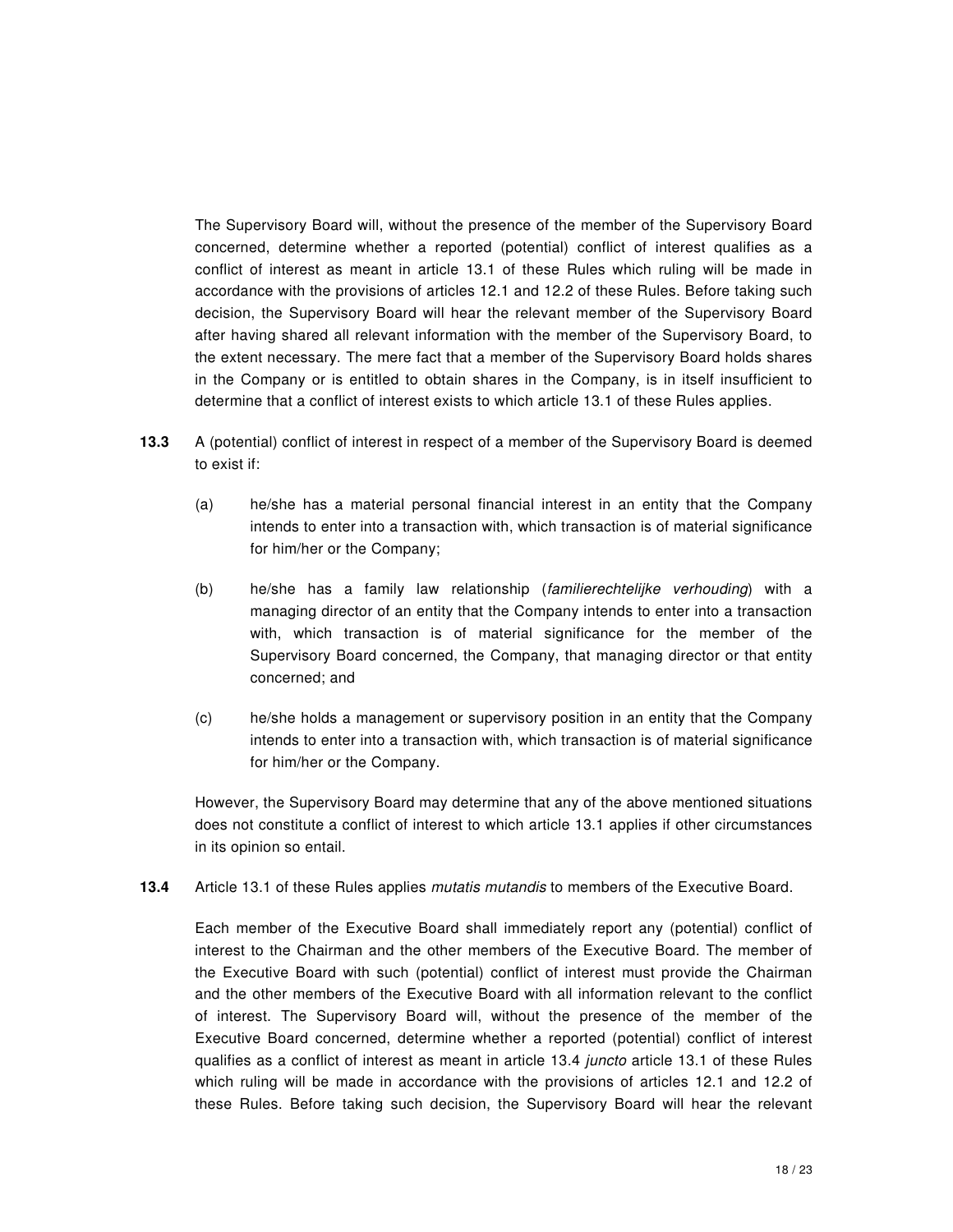member of the Executive Board after having shared all relevant information with the member the Executive Board, to the extent necessary. The mere fact that a member of the Executive Board holds shares in the Company or is entitled to obtain shares in the Company, is in itself insufficient to determine that a conflict of interest exists to which article 13.4 juncto article 13.1 of these Rules apply.

- **13.5** A conflict of interest in respect of the Auditor will in any event exist if:
	- (a) there is a situation as referred to in articles 23 and 24 of the Accounting Organisations (Supervision) Act (Wet toezicht accountantsorganisaties);
	- (b) the non-audit activities (other than referred to in sub a) for the Company of the Auditor and the Auditor's firm (including in any case marketing, advice on (management) consultancy or information technology) compromise the independence of the Auditor with respect to its (supervision of) financial reporting;
	- (c) the responsible partner in the Auditor's firm and the Auditor's firm itself have been in charge of the audit activities for the Company during a continuous period, as referred to in the applicable law without rotation;
	- (d) under applicable law, including the rules of any exchange on which the Company's shares (or depositary receipts thereof) are listed, such conflict of interests exists or is deemed to exist;
	- (e) the Supervisory Board at its sole discretion has ruled that such conflict of interest exists or is deemed to exist.

The Auditor, as well as each member of the Executive Board and each member of the Supervisory Board shall immediately report any (potential) conflict concerning the Auditor to the Chairman. The Auditor, as well as each member of the Executive Board and each member of the Supervisory Board shall provide all information relevant to the conflict of interest to the Chairman. In all circumstances other than the ones listed under (c) and (d) above the Supervisory Board will determine whether a reported (potential) conflict of interest qualifies as a conflict of interest pursuant to which the appointment of the Auditor will have to be reconsidered or other measures must be taken to resolve it. The Chairman shall procure that those measures will be mentioned in the Management Report while reference is made to the conflict of interest and a declaration is made that this article 13.5 was complied with.

**13.6** Resolutions to enter into a transaction with a person or entity that holds at least ten percent of the shares in the Company which transaction is of material significance for such person/entity or the Company, must be approved by the Supervisory Board. The Chairman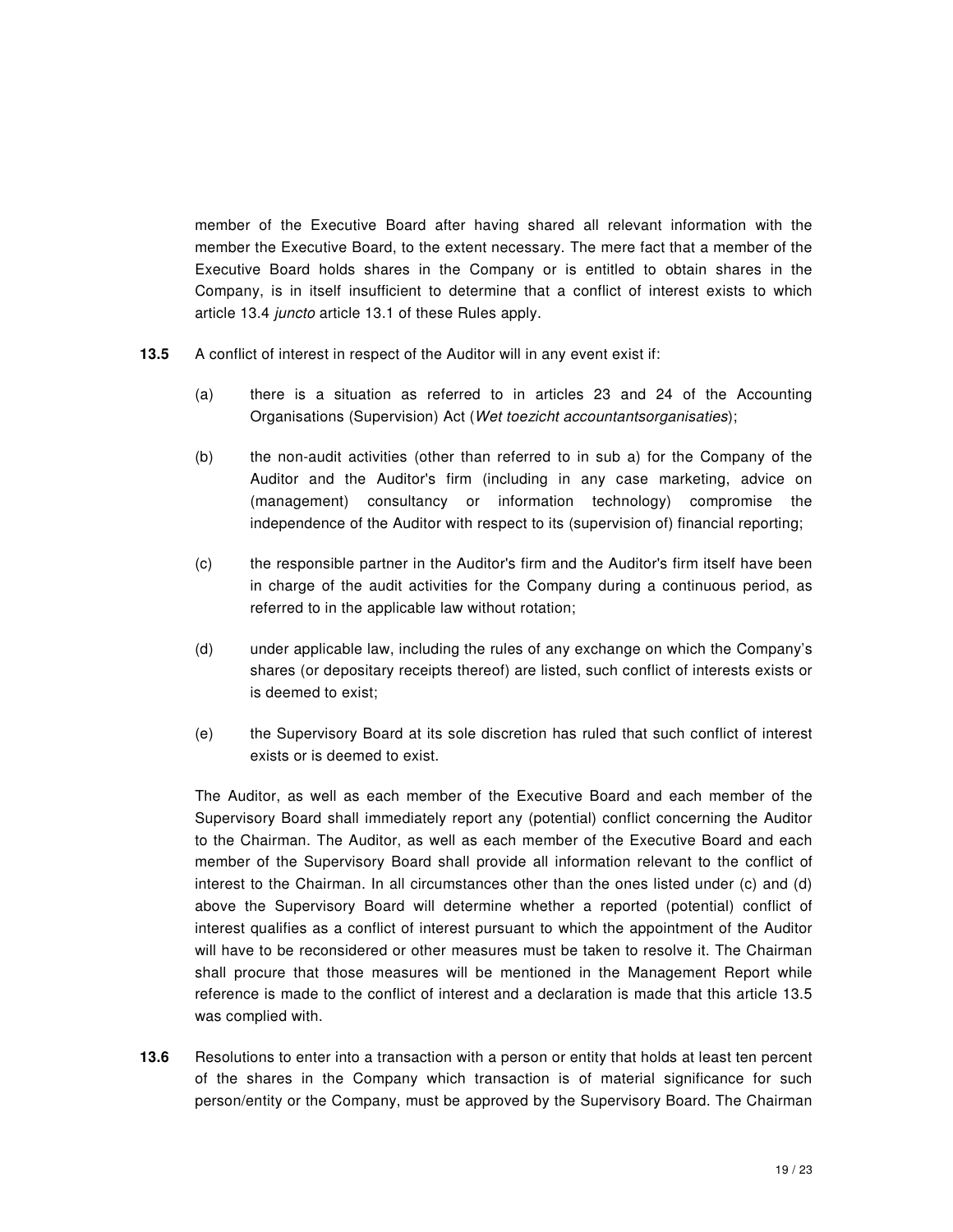shall procure that these transactions will be stated in the Management Report while a declaration is made that this article 13.6 was complied with.

# **14 COMPLAINTS, REPORTING IRREGULARITIES**

- **14.1** The Executive Board shall ensure that employees have the opportunity, without jeopardizing their legal position, to report alleged irregularities of a general, operational and financial nature within the Company to the chairman of the Executive Board or to an officer designated for such purpose by him.
- **14.2** Alleged irregularities that relate to the functioning of the members of the Executive Board shall be reported to the Chairman.
- **14.3** The arrangements for whistleblowers will be placed on the Company's website as referred to in article 1.6 of these Rules.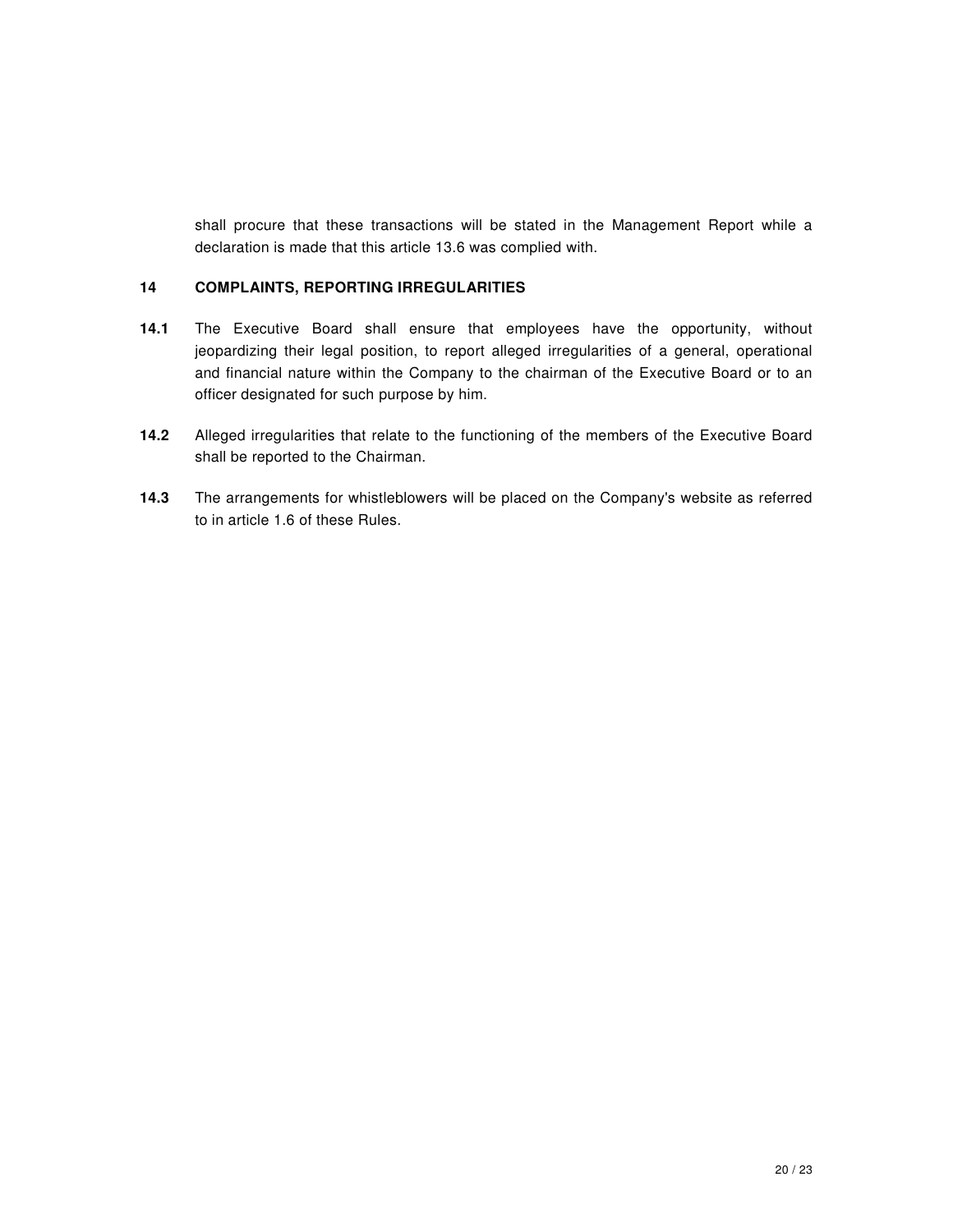#### **15 RELATIONSHIP WITH THE EXECUTIVE BOARD; INFORMATION**

- **15.1** The Supervisory Board and its individual members have their own responsibility for obtaining all information from the Executive Board, the Auditor and the internal audit function that the Supervisory Board requires for the due performance of its duties. If the Supervisory Board deems necessary, it may obtain information from officers and external advisors of the Company. The Executive Board shall provide the necessary means for this purpose. The Supervisory Board may require that certain officers and external advisors attend its meetings.
- **15.2** The Executive Board shall provide the Supervisory Board with information in a timely manner (if possible, in writing) on all facts and developments concerning the Company that the Supervisory Board may need to function as required and to properly carry out its duties.
- **15.3** The Executive Board shall ensure that the Supervisory Board is involved closely and in a timely manner in the takeover process, if a takeover bid for the shares in the Company is being prepared. If a takeover bid on the Company is announced or made and the Executive Board receives a request from a third competing bidder to peruse the Company's details then the Executive Board will discuss this request with the Supervisory Board without delay.
- **15.4** Each quarter, the Executive Board shall provide the Supervisory Board with a report prepared in a format as agreed from time to time and setting out detailed information on inter alia policies, finance, marketing, investments and staff.
- **15.5** Each year, without prejudice to the above, the Executive Board shall provide the Supervisory Board with the Annual Budget and the strategy plan for the Company and its Group Companies. Both the strategy plan and the Annual Budget must be presented in time to the Supervisory Board as to enable the Supervisory Board to give its approval. The Executive Board shall also provide the Supervisory Board each year with information regarding the general and financial risks and the management and control systems of the Company. In addition, if the Supervisory Board so requests, the Executive Board shall issue each year a declaration that it has provided the Supervisory Board with all relevant information required for the due performance of its duties.
- **15.6** The Supervisory Board shall prepare a profile addressing the aspects of diversity in the composition of the Executive Board that are relevant for the Company.

# **16 RELATIONSHIP WITH THE SHAREHOLDERS; INFORMATION**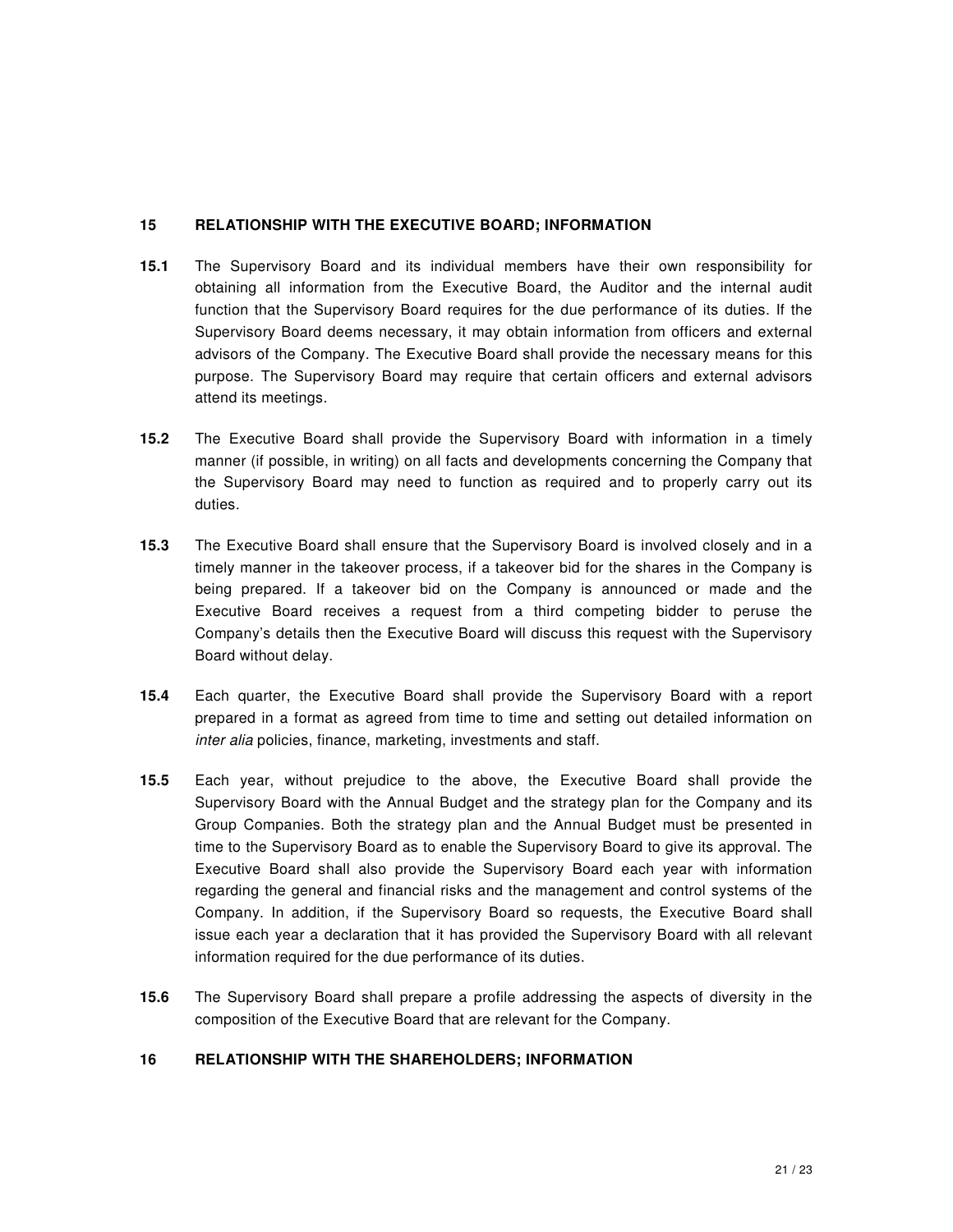- **16.1** In accordance with the Articles of Association, the General Meeting may be convened at the request of either the Supervisory Board or the Executive Board. The body convening the meeting shall ensure that it is held in due time and that the shareholders are informed by means of a shareholders circular of all facts and circumstances relevant to the item(s) on the agenda. The shareholders circular will be placed on the website of the Company, referred to in article 1.6 of these Rules. Furthermore, the person or persons convening the meeting will also ensure that the agenda specifies which items are to be discussed and which items are to be put to a vote.
- **16.2** The members of the Supervisory Board shall attend the General Meetings, unless they are prevented from attending on serious grounds or the General Meeting has expressed the wish to meet without the presence of the Supervisory Board or one or more of its members. In conformity with the Articles of Association, the Chairman shall, as a general rule, chair the General Meeting and shall decide on the contents of resolutions. The chairman of the General Meeting is responsible for maintaining good order during the meeting in order to facilitate a meaningful discussion.
- **16.3** The Supervisory Board shall provide the General Meeting with any information it may require concerning an item on the agenda, unless important interests (zwaarwegende belangen) of the Company or any law, rules or regulations applicable to the Company prevent it from doing so. The Supervisory Board shall specify the reasons for invoking such important interests.
- **16.4** The Executive Board and the Supervisory Board are responsible for the corporate governance structure of the Company and must give account to the General Meeting in relation to such structure. Each year the broad outline of the Company's corporate governance structure shall be set forth in a separate section of the Management Report. In this section it is also stated to what extent the best practices of the Code were followed and if not, the reason and to what extent the Company deviates from these best practices.
- **16.5** Each significant change in the Company's corporate governance structure and to the compliance with the Code shall be addressed in a separate item on the agenda for consideration by the General Meeting.
- **16.6** In providing information, the Supervisory Board treats shareholders whose circumstances are identical on an equal footing.

# **17 RELATIONSHIP WITH THE WORKS COUNCIL**

The Supervisory Board acknowledges a covenant entered into between the Company, Vopak Nederland B.V. and the Central Works Council of Vopak Nederland B.V. on June 10, 2002. To the extent a proposal of the Executive Board requires both the consent of the